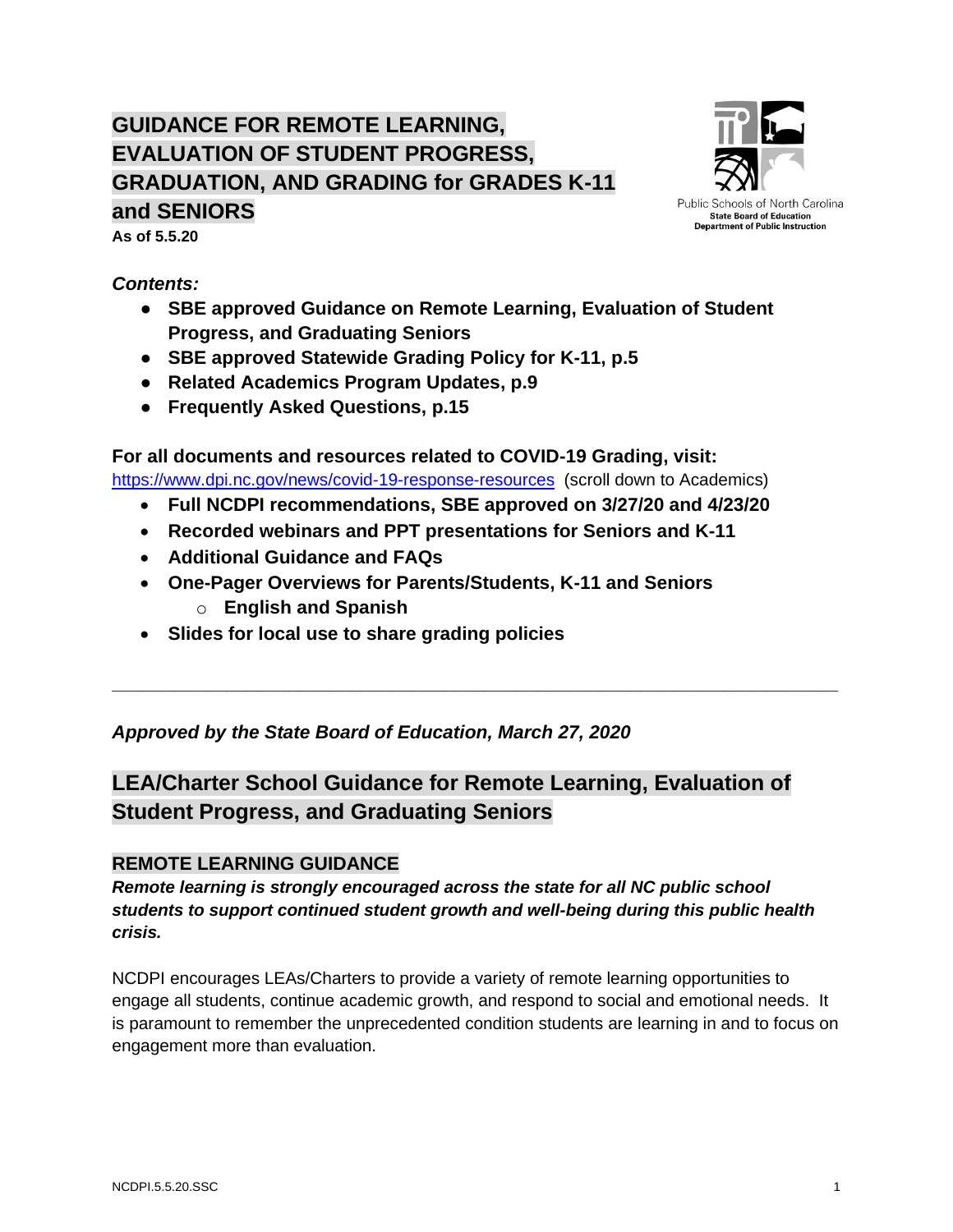#### **Remote Learning Definition:**

In NC K-12 public schools, remote learning is defined as learning that takes place outside of the traditional school setting using various media and formats, such as but not limited to: video conference, telephone conference, print material, online material, or learning management systems.

#### *Critical factors for effective remote learning:*

Remote learning...

- is accessible by all students for which the learning is intended and is responsive to diverse learning groups;
- maintains consistent communication between instructional staff and students;
- addresses the curricular and instructional needs associated with appropriate standards;
- includes evidence of student learning; and,
- considers the whole child as well as the home learning environment.

#### **GUIDANCE FOR GRADES K-5:**

When remote learning occurs in grades K-5, LEAs/Charters will provide meaningful feedback to promote student growth.

If the above critical factors are met for remote learning, LEAs/Charters may evaluate student learning in the format the school already uses for grades K-5. LEAs/Charters will focus on supporting student progress and communicating feedback to students and families rather than on assigning grades.

In the event NC public schools do not reopen for face-to-face learning after May 15, additional statewide guidance for final grading to ensure equitable treatment for all students will be provided by the State Board of Education.

#### **GUIDANCE FOR GRADES 6-11:**

When remote learning occurs in grades 6-11, LEAs/Charters will provide meaningful feedback to promote student growth.

If the above critical factors are met for remote learning, LEAs/Charters may assign grades in the format the school already uses for grades 6-11 to evaluate progress. If the above critical factors are not met, student grades will not be negatively impacted; feedback is still expected.

In the event NC public schools do not reopen for face-to-face learning after May 15, additional statewide guidance for final grading to ensure equitable treatment for all students will be provided by the State Board of Education.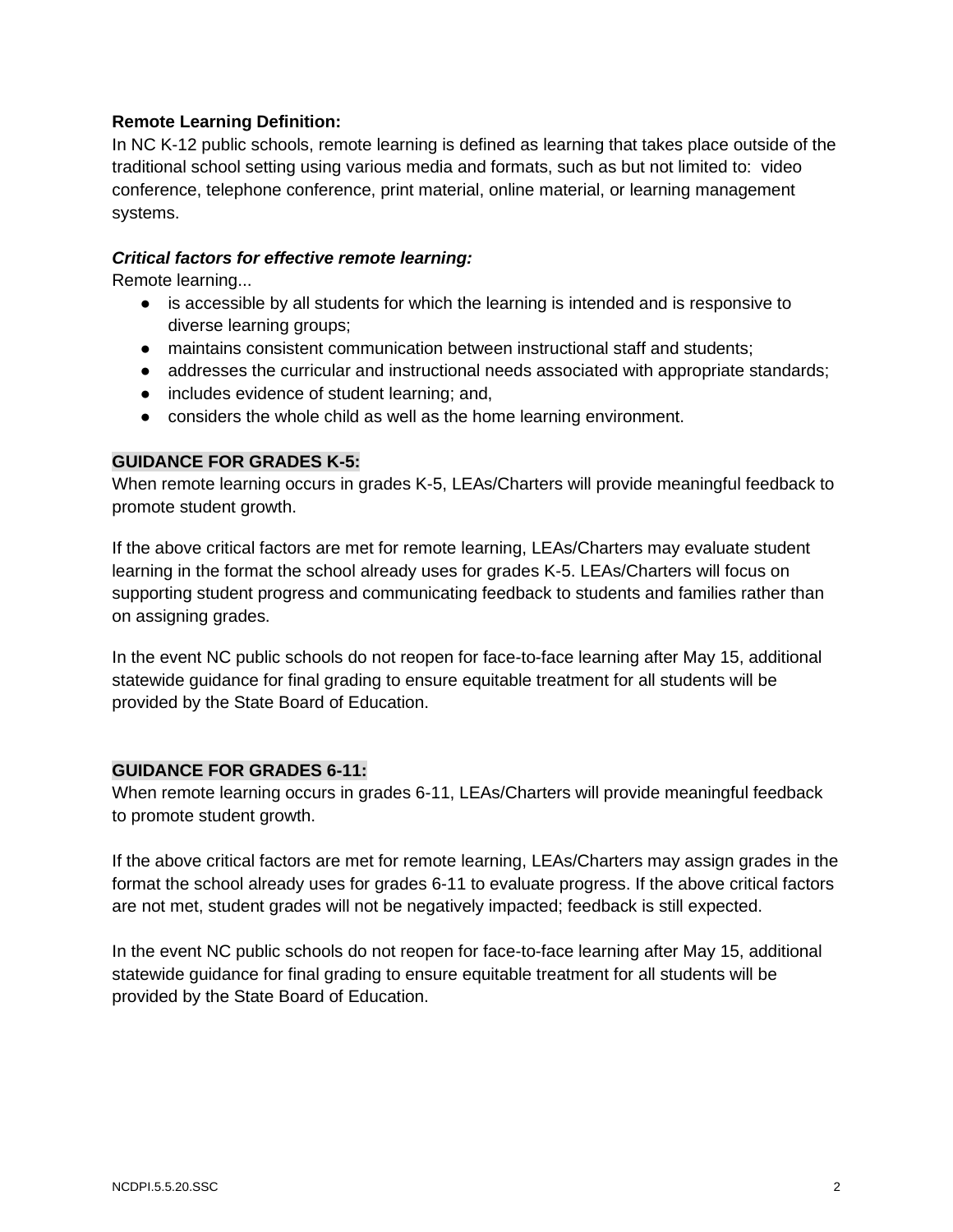### **GUIDANCE FOR SENIORS, GRADES 12-13:**

NCDPI's goals for the Senior Class of 2020 are to graduate high school seniors by meeting minimum SBE graduation requirements of 22 credits on the originally scheduled graduation date.

#### **Considerations:**

- Remote learning for graduating seniors will be prioritized to focus on meeting graduation requirements with a particular emphasis on students who were not meeting expectations as of March 13.
- NCDPI encourages that remote learning opportunities be available for seniors to engage students, continue student growth, and respond to social and emotional needs.
- Students may not be able to finish the instructional year equitably across NC. Access to, and quality of, remote learning for NC Public School students varies across the state.
- Students have made progress in their learning this semester and need recognition of their learning until school closure on March 16.
- Grading practices for transcript purposes will hold students harmless for the impact of COVID-19. Note: PowerSchool is in the process of developing a new grade scale to move from Pass/Fail to Pass/Withdraw due to COVID-19. "PC19" and "WC19" are the codes being added to PowerSchool.

#### **SENIOR PLAN TO GRADUATE CLASS of 2020**

- **Fall Courses**: Students will receive grades for fall courses as already stored, year-long and semester. Fall grades will count toward GPA.
	- $\circ$  For year-long courses, the fall term grade will be counted into the GPA. Note: Clear directions from PowerSchool will come at a later date.
	- For semester-long courses, the final course grade will be counted into the GPA.
- **Spring Courses:** Students will receive a Pass "PC19" or Withdrawal "WC19" based on their learning as of March 13 for spring courses.
- If the student has an F as of March 13 for graduation requirements, districts/schools shall provide remote learning opportunities for the student to improve to a passing grade. Opportunities for seniors to pass graduation requirements **shall** include:
	- participate in remote learning through the enrolled LEA/Charter;
	- enroll in NC Virtual Public School for all courses applicable; \*
	- participate in credit recovery aligned to instructional topics covered through March 13; or
	- pass a final locally-developed assessment aligned to instructional topics covered through March 13. A final assessment can be in a variety of formats, including but not limited to a portfolio, interview, teacher-made test, project, and/or some other performance-based measure.
- Occupational Course of Study (OCS): If an OCS student completes 157 hours of the 225 hours of "paid work hours" graduation requirement, the student will receive a Pass "PC19". Note: This is dependent on a SBE amendment to GRAD-004.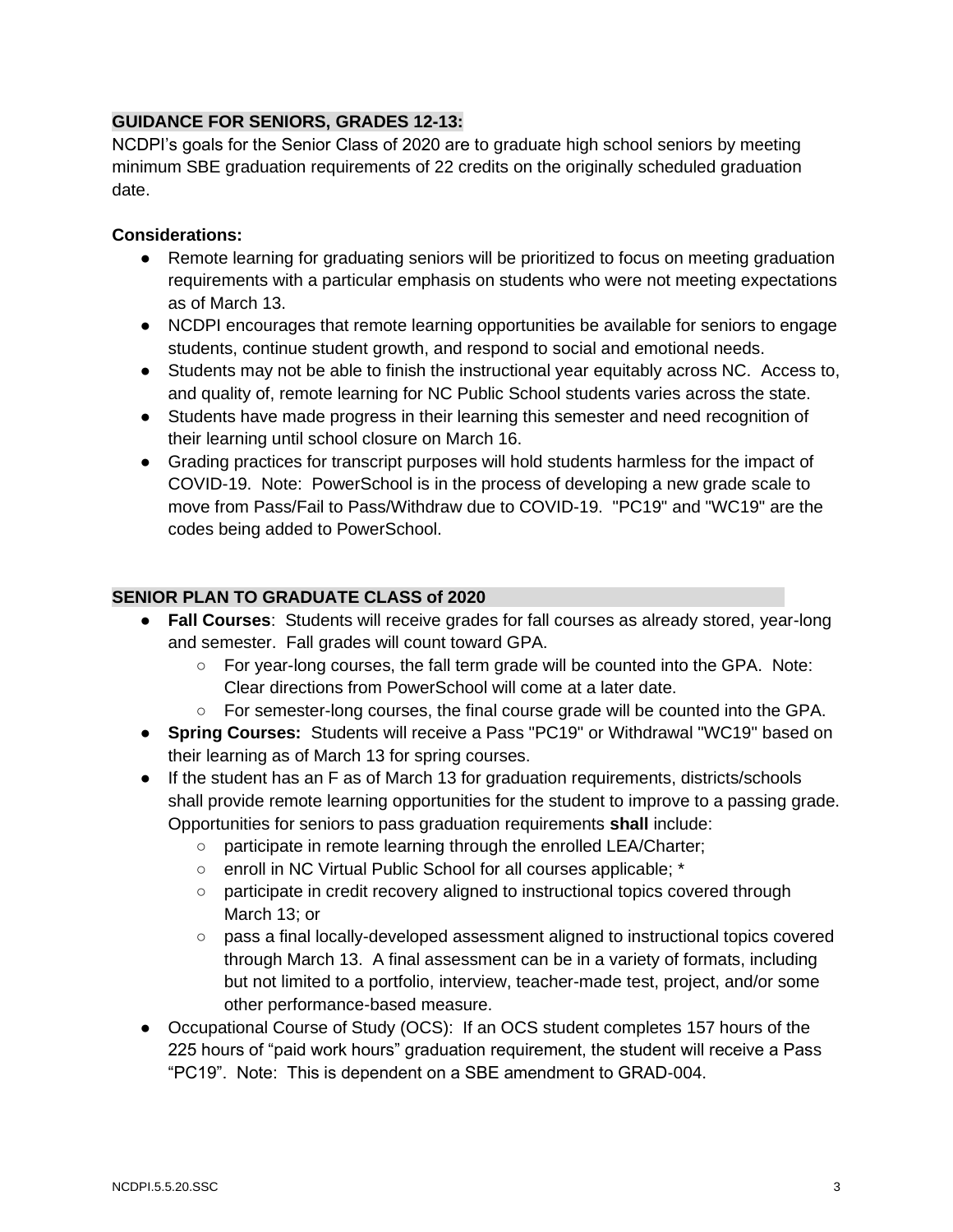*\*ADDED NOTE: NCVirtual will prioritize transfer enrollments for seniors with an F as of March 13 in courses required for graduation. The priority enrollment timeframe for senior graduation requirements will continue through April 3.* 

# **Board of Education Policy Actions Effective March 27, 2020: SBE GRAD 004:**

### **Graduation Requirements**

- Occupational Course of Study Paid Work Hour requirement: The SBE approved the reduction of the requirement of "225 of paid work hours" to "157 of paid work hours" for the graduating class of 2020.
- Future Ready Core requirements for CPR: The SBE approved the waiver of this requirement for the graduating class of 2020.

# **SBE GRAD-001:**

#### **Authority for Local School Boards to Exceed Minimum Graduation Requirements:**

The SBE approved the suspension of this policy through June 30, 2020.

- LEAs and charters may allow graduating seniors to pursue credits beyond the minimum State Board of Education graduation requirements but may not require more than the state minimum requirements for graduation through June 30, 2020.
- For seniors currently enrolled and passing elective courses beyond state graduation requirements, credit can be awarded as described in this document above.

#### **SBE TEST-003:**

#### **Requirements Regarding End-of-Course Assessments**

The SBE approved the suspension of this policy through June 30, 2020.

This policy requires a student's final grade to include at least 20% the end-of-course test score. Since EOC scores will not be available, this is not possible for this year and needs to be waived.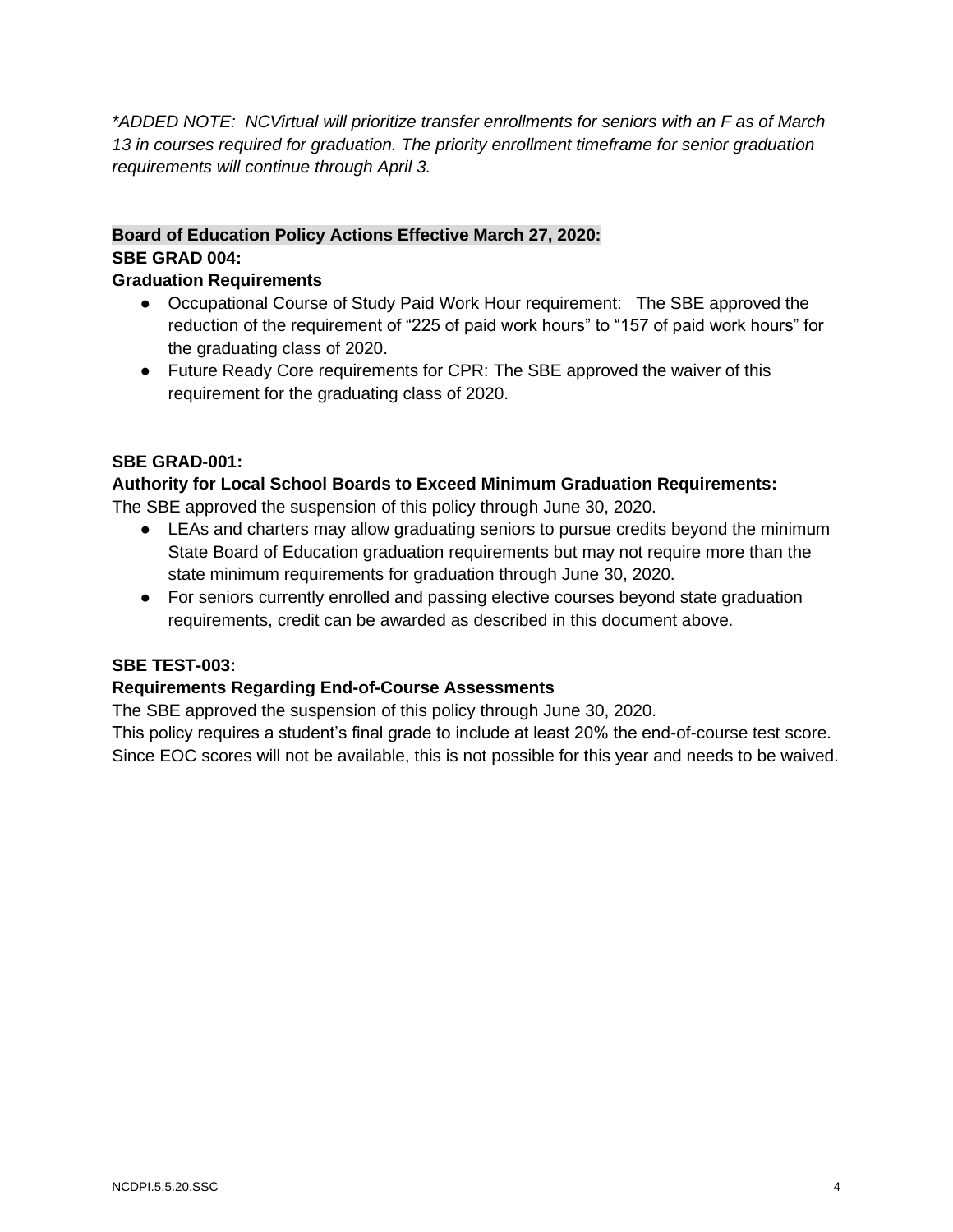# *Approved by the State Board of Education, April 23, 2020*

# **STATEWIDE GRADING POLICY FOR K-11 DUE TO COVID-19 PANDEMIC AND EXTENDED SCHOOL BUILDING CLOSURES**

Due to the COVID-19 pandemic, NC K-12 public schools have been closed for an extended time for in-person instruction. All NC local education agencies (LEAs) and charter schools continue to engage students through remote learning opportunities to support continued student growth and well-being during this public health crisis.

**\_\_\_\_\_\_\_\_\_\_\_\_\_\_\_\_\_\_\_\_\_\_\_\_\_\_\_\_\_\_\_\_\_\_\_\_\_\_\_\_\_\_\_\_\_\_\_\_\_\_\_\_\_\_\_\_\_\_\_\_\_\_\_\_\_\_\_\_\_**

In NC K-12 public schools, remote learning is defined as learning that takes place outside of the traditional school setting using various media and formats, such as but not limited to: video conference, telephone conference, print material, online material, or learning management systems. It is paramount to remember the unprecedented condition students are learning in and to focus on engagement more than evaluation.

In an initial scan of grading guidance provided by other state education agencies, NCDPI staff have found that many states are leaving grading decisions up to local public school units with some general recommendations. Some of which include the use of a pass/no credit approach across some/all grades and ensuring a "no harm" approach as it pertains to grades. There is frequent mention of the importance of providing students feedback with a focus on academic growth. NC stakeholders, especially educators and higher education partners, have indicated that there is a great desire for consistency in issues of grading across our state at this time.

# **NCDPI Grading Workgroup Guiding Principles:**

- To develop a statewide grading policy that positively impacts as many students as possible, *with grace and generosity*;
- To understand that no grading policy will solve issues of inequities that typically exist in communities and schools, especially when the school building environment and teacher access are not in place as equalizing and supportive factors;
- To validate the efforts of students, families, teachers, and support staff during remote learning;
- To mitigate potential negative impact of COVID-19 remote learning as much as possible on student grading;
- To address stakeholder concerns, including those from students and parents; and
- To remember that all voices may not be at the table.

# **NCDPI Recommendation is responsive to:**

• Providing feedback and engagement to support continued student growth and well-being and not just evaluation;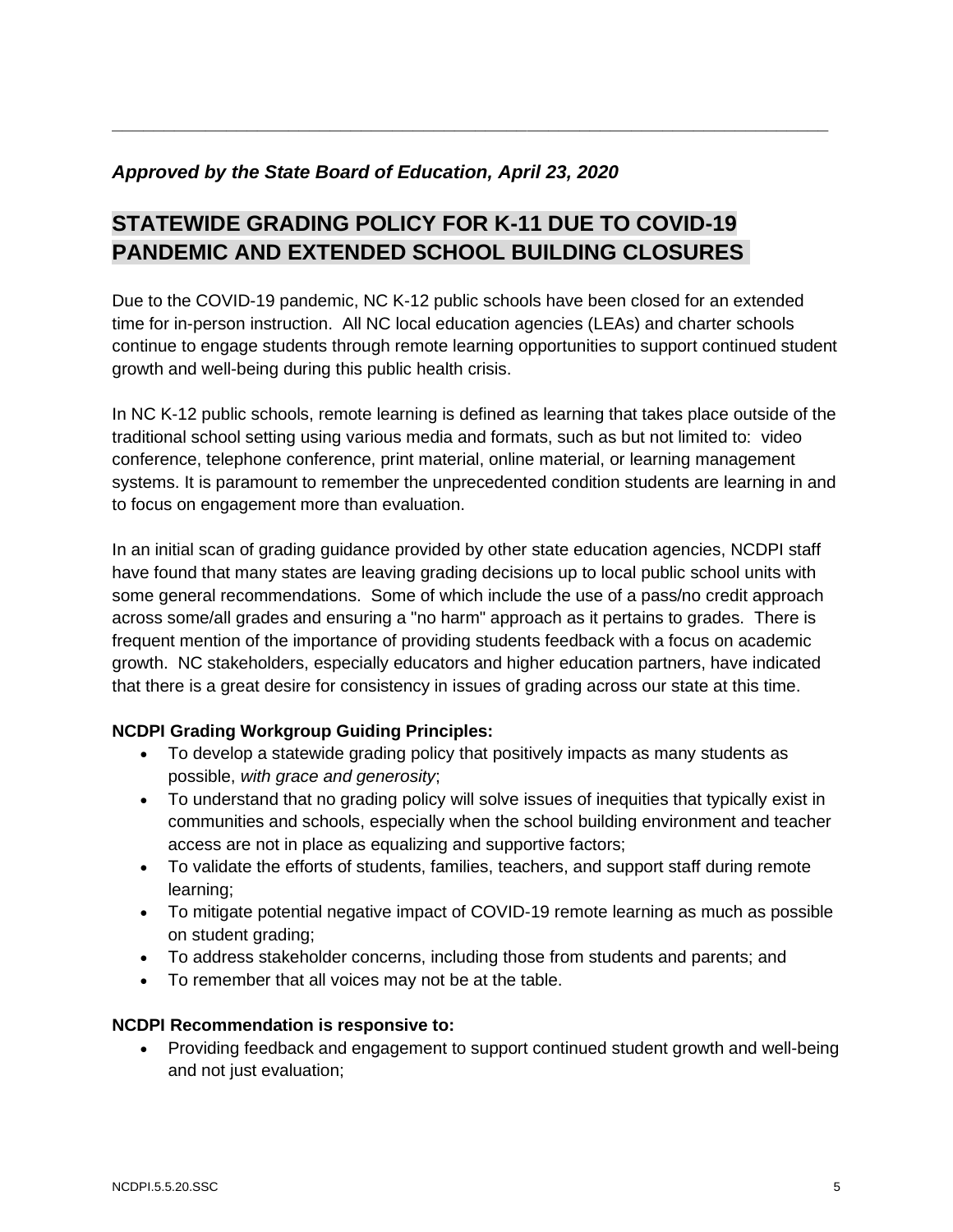- Equity and excellence issues regarding access to learning environment as well as student growth and achievement; and
- Extending grace and generosity through flexibility and varied learning opportunities.

# In this time of uncertainty, the NCDPI Grading Workgroup requests the State Board of *Education to approve statewide guidance for grading of NC's public school students in Grades K-11 as described below:*

### *NCDPI GRADING WORKGROUP RECOMMENDATION* **RECOMMENDATION FOR GRADES K-5:**

- Students will receive no final grade in grades K-5.
- Instead of a final grade, teachers will provide year-end feedback for students regarding learning from the full academic school year, using a format determined locally.
- Teachers will document individual student strengths and needs from both an academic and social/emotional perspective to ensure an effective transition from the spring 2020 remote learning process to the 2020-21 academic year.

#### **RECOMMENDATION FOR GRADES 6-8:**

- Students will receive a Pass "PC19" or Withdrawal "WC19" for the final course grades for all middle school courses.
	- $\circ$  A student's grade will be held harmless for learning after March 13.
	- $\circ$  PC19 will be assigned to any student who was meeting expectations and passing the course as of March 13 or who worked to improve to the point of passing after March 13 through remote learning.
	- $\circ$  WC19 will be assigned to any student who was not passing the course as of March 13 and who was unable to improve to the point of passing the course through remote learning opportunities. A middle school course grade of WC19 does not equate to a failing course grade nor does it indicate that a grade retention should occur or that the course must be repeated. The grade WC19 simply indicates a lack of evidence of mastery of standards addressed in the particular content area.
- Teachers will document individual student strengths and needs from both an academic and social/emotional perspective to ensure an effective transition from the spring 2020 remote learning process to the 2020-21 academic year.
- High school courses taken in middle school will follow the grading options presented below for high school students, with the understanding that if there is a numeric grade on the transcript it will not be calculated in the high school GPA per SBE policy, Course for Credit, CCRE-001.
- Due to COVID-19, NCDPI developed a new grade scale in PowerSchool to move from Pass/Fail to Pass/Withdraw. "PC19" and "WC19" have been added into PowerSchool.

#### **RECOMMENDATION FOR GRADES 9-11:**

Students in grades 9-11 and non-graduating seniors will be awarded final grades based on the following grading system for the 2019-20 school year.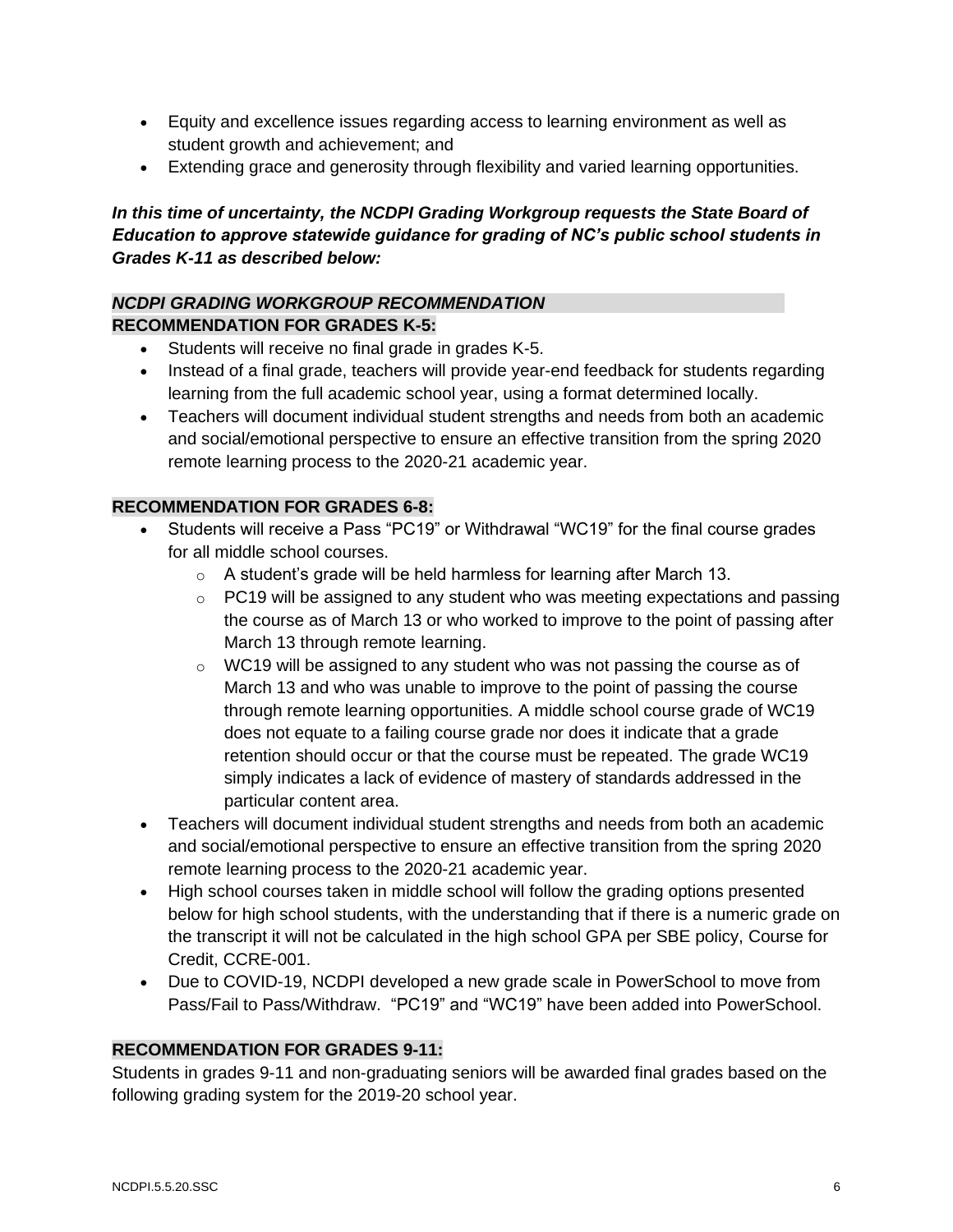# **Current Spring 2020 Courses:**

- Students will be given a choice for how each final course grade will appear on the transcript for both year-long and semester courses currently in progress.
	- o Students will have two options for each final course grade:
		- Numeric grade, the highest grade representing learning as of March 13 or as improved through the semester as remote learning continued *or*
		- PC19 or WC19.
	- o Students will determine how each final course grade will appear on the transcript at the end of the semester after advising from the teacher/school and in consultation with the parent/guardian.
	- $\circ$  When students choose to report a numeric grade as the final grade on the transcript, the numeric grade will be calculated into the cumulative GPA, following the guidelines in SBE policy GRAD-009.
	- o When students choose to report a PC19 or WC19 as the final grade on the transcript, there is no GPA impact when using these grades.
	- $\circ$  When students in a yearlong course choose a PC19 or WC19 for the spring portion of the course, the fall term grade will be counted into the GPA. Clear directions for PowerSchool will come at a later date.

#### • **Additional Notes:**

- o Students will not receive a failing grade. LEAs/Charters will advise the use of WC19 for any student who is failing as of March 13 and was unable to improve through remote learning opportunities.
	- A final grade of PC19 does award a full unit of credit for a high school course while a grade of WC19 does not award a unit of credit.
	- WC19 does not equate to a failing course grade but indicates a lack of evidence of mastery of standards addressed in the particular course and that the school is unable to award a unit of credit.
- o NCDPI encourages LEAs/Charters to use all means possible to support student learning that has been impacted by COVID-19 in the future, such as Credit Recovery and Repeating a Course for Credit (SBE-CCRE-001).
- $\circ$  Issuing a temporary grade of Incomplete may be used locally in instances when the student, parent/guardian, teacher, and school administration determine it is appropriate and develop a clear, time-bound plan to complete all course requirements.
- o Students will maintain the grades for fall courses as already stored, year-long and semester. Fall 2019 final grades will be calculated into a student's GPA.

# **STUDENT PROMOTION AND RETENTION:**

- Student promotion and retention will remain the decision of the school principal and staff.
- NCDPI strongly recommends that districts/schools only consider retention of students if the retention consideration process was already well underway for a student prior to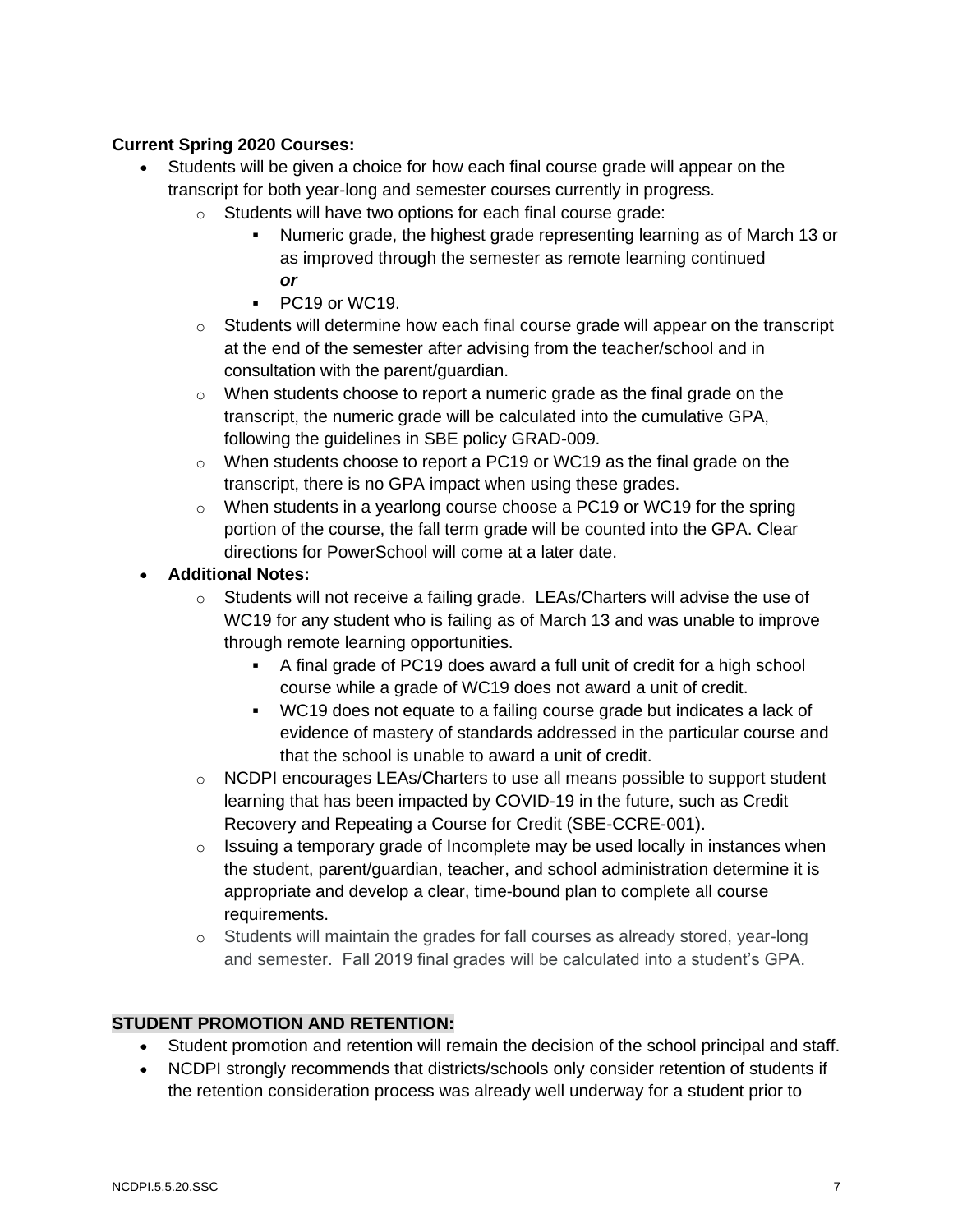March 13, 2020, including communication and collaboration with the student's parent/family.

• If a student was being considered for retention prior to March 13 and is still being considered for retention, NCDPI strongly encourages the development of a local plan to ensure effective communication and collaboration between the school and family to determine the most effective path forward for the student, especially given these extraordinary circumstances that students/families find themselves in as a result of the COVID-19 pandemic and extended school closure.

# **NCDPI RECOMMENDATION FOR SBE POLICY AMENDMENTS:**

#### **SBE Policy GRAD-009:**

#### **High school transcript standards**

*NCDPI recommends temporary amendment of this policy through June 30, 2020.*

• Sections of this board policy addressing grading scale and GPA calculations require temporary amendment to accommodate the SBE's decisions on both the Graduating Senior (SBE approved March 27, 2020) and K-11 grading systems to be used statewide to complete the 2019-2020 school year during the COVID-19 pandemic.

#### **STAKEHOLDER INPUT FOR GRADING WORKGROUP:**

Input on the NCDPI Grading Workgroup recommendation came from across the state:

- **SBE Student Advisors and Superintendent Advisors**
- District Superintendents and Charter School Leaders
- NCASA and NCSSA recommendations
- UNC System Admission Directors/Enrollment Managers
- NC Independent Colleges and Universities Admission Directors
- CAO Advisory Group, representing all regions and charter schools
- SBE Teacher/Principal Advisors
- Internal NCDPI staff representing all academic areas, regional support teams, and charter schools.
- Students/Families, through contacts initiated by members of the public

*Feedback varied from educators and administrators. However, students of diverse backgrounds did clearly state that student options for high school grades were necessary to meet the needs of a variety of students. The UNC System administrators voiced a slight preference for grades, especially those C or better, for more options in the future, and assured NCDPI that they will continue to work with our students to mitigate any negative implications of COVID-19 in future application processes.*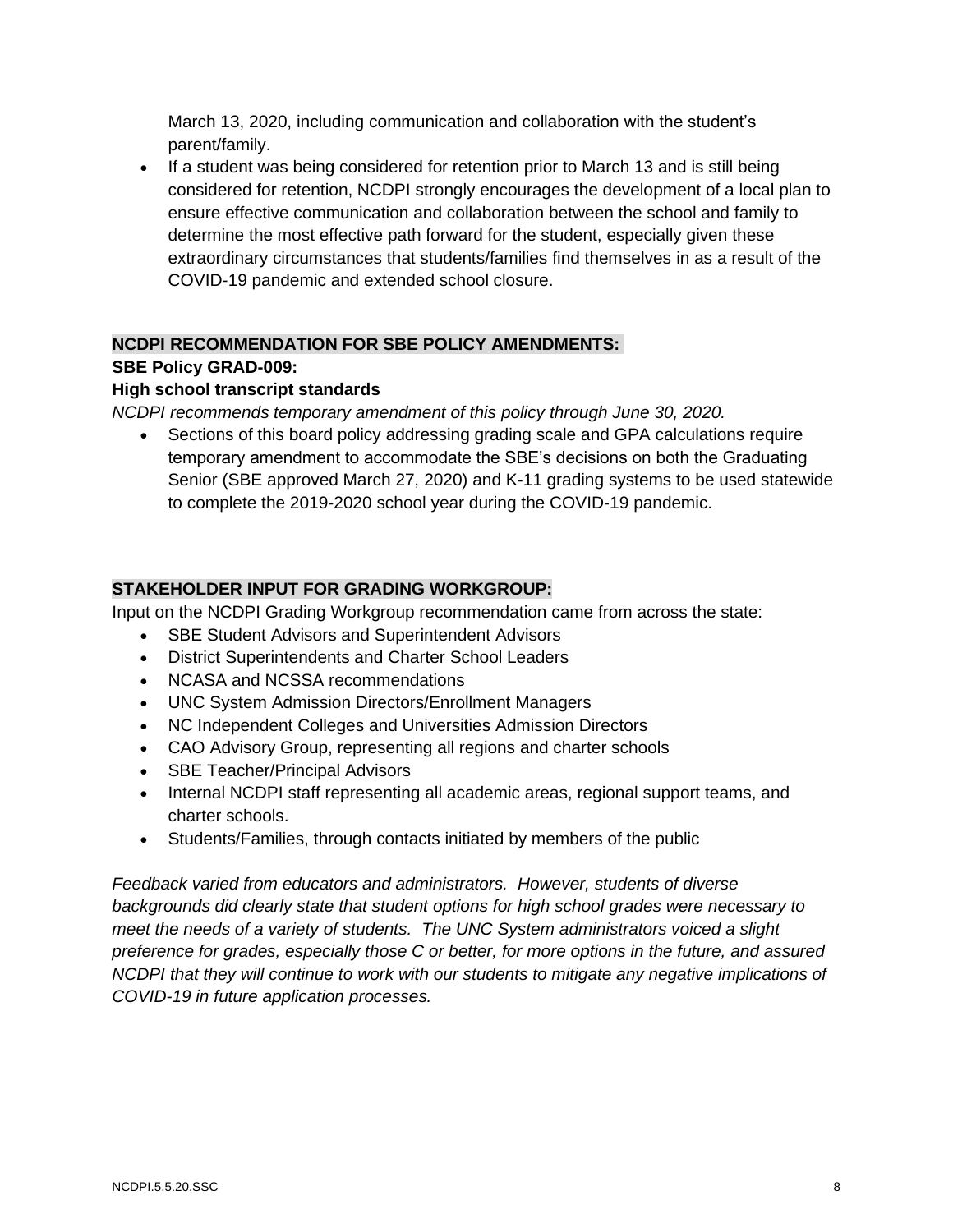# **RELATED ACADEMIC PROGRAM UPDATES**

#### **Advanced Learning and Gifted Education**

#### *Academically and/or Intellectually Gifted (AIG) Programs and Learners*

Under General Statute § 115C-150.5, each local board of education has established a plan which outlines the different types of services provided in a variety of settings to meet the diversity of identified academically or intellectually gifted students.

In keeping with this charge, as we have shifted to remote learning across the state, NCDPI encourages all districts and charter schools to continue efforts to differentiate instruction with learning opportunities to enrich, extend, and accelerate the NC Standard Course of Study for AIG and advanced learners and to find ways to support their social and emotional learning needs during this time. We also encourage districts and charter schools to consider the continuum of services available in the Local AIG plan and determine ways in which these services can be delivered effectively via remote learning means. <https://files.nc.gov/dpi/documents/advancedlearning/aig/ncaig-program-standards.pdf>

#### *Career and College Promise (CCP), including CIHS and Dual Enrollment Courses*

For all dual enrollment opportunities, continue to work closely with representatives from partner colleges and universities for completion of college courses, if possible. The goal is for students to complete CCP courses and other dual enrollment courses within the current term. However, we understand that there may be a multitude of factors which may impact this completion.

If the student does not have the opportunity to access or is unable to access college coursework, NCDPI will need to focus on the high school and college transcripts separately. If a student completes the course, the earned college grade will appear on the college transcript. The college transcript is the authoritative source for college grades. For seniors, even if the course is completed, the student will receive a "PC19" or a "WC19" on the high school transcript. For grades 9-11, dual enrollment course grades on the high school transcript will follow the same guidelines as for other high school courses.

#### CIHS with UNC and NCICU

LEAs and CIHS who partner with UNC System institutions and Independent Colleges and Universities are working closely with representatives from their partner colleges and universities to serve our CIHS students well. All CIHS students are working towards effective completion of courses. Guidance and protocols related to K-12 students may differ from that pertaining to individual institutions of higher education. Please refer to recent State Board policy for high school grading and high school transcripts.

#### CCP with NC Community College System

Recognizing the need to support student academic success, the NC Department of Public Instruction (NCDPI) and the NC Community College System (NCCCS) seek to ensure high school students participating in the Career and College Promise program are not negatively impacted by the disruption of learning caused by the current COVID-19 pandemic.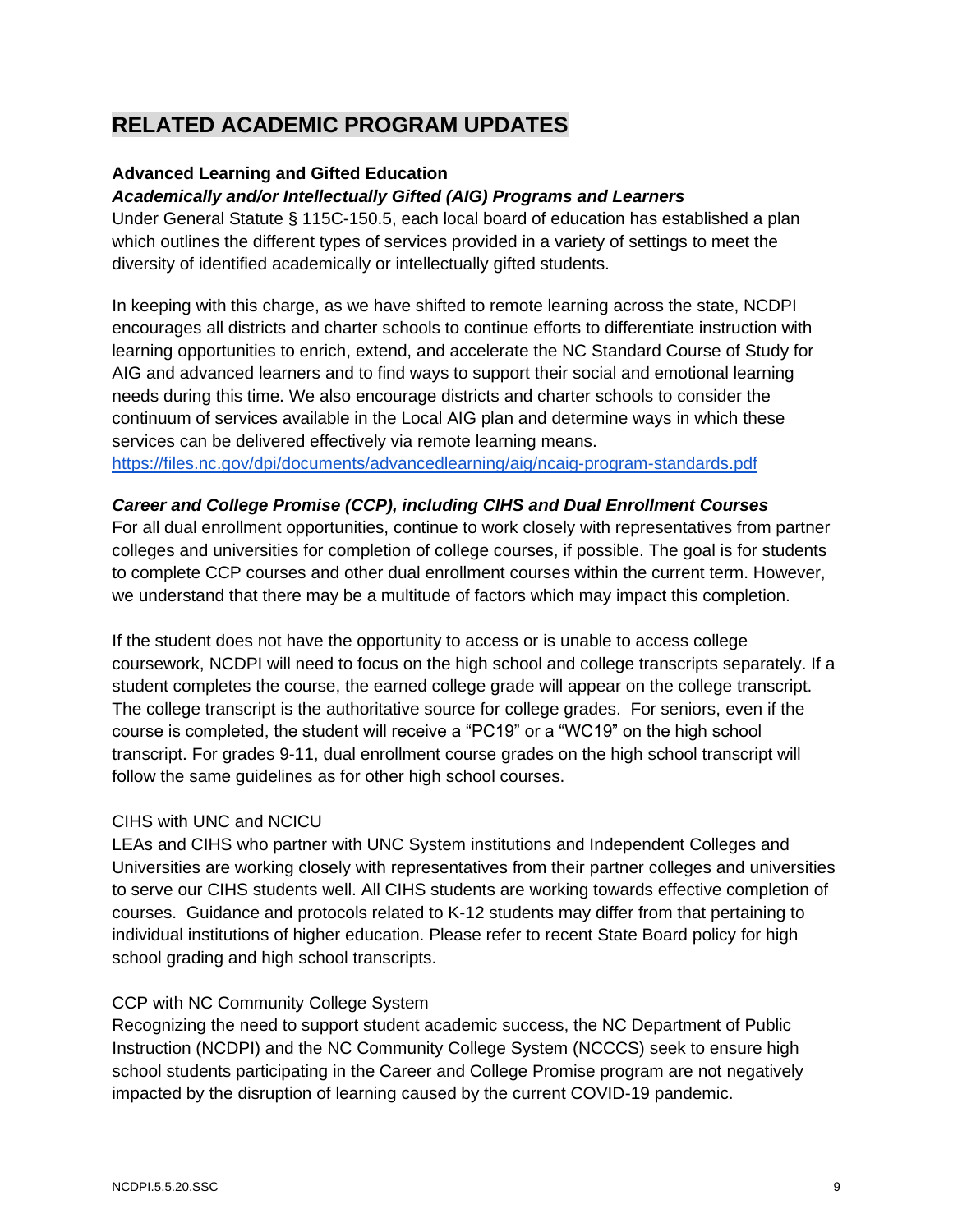Please see the joint-memo sent to all Superintendents and Community College Presidents on March 27, 2020: [CCP COVID19 Guidance](https://files.nc.gov/dpi/documents/advancedlearning/ccp.covid19guidance.3.27.20.final_.pdf)

### *AP/IB/CIE Course Guidance*

High school grading for these courses will follow the guidance above for grades on transcripts for the Spring. Guidance from each outside agency regarding exams is provided below:

#### *Advanced Placement*

College Board has invested in an at-home AP exam option for students following the exam schedule published [HERE.](https://apcoronavirusupdates.collegeboard.org/educators/taking-the-exams/ap-exam-schedule) Information below should be used to help guide coordinators, instructors, and students through the AP exam experience.

- [2020 AP Testing Guide](https://lnks.gd/l/eyJhbGciOiJIUzI1NiJ9.eyJidWxsZXRpbl9saW5rX2lkIjoxMDAsInVyaSI6ImJwMjpjbGljayIsImJ1bGxldGluX2lkIjoiMjAyMDA0MjkuMjA4MTgxMjEiLCJ1cmwiOiJodHRwczovL2NsaWNrLmUuY29sbGVnZWJvYXJkLm9yZy8_cXM9ZjVjMTI0YjQyMGZjNGFkOWY0ZTk3MzQ0YWQ3Y2E3N2YyZDU5YThkNjUxMDNhZmVkNmM0MzFjODU2ZGJhZDZlNjllODgzNzFkYjAyNTM4NWM4YmFkNGEzMmIzMmFlYzhjYzUzODM1NTE2ZmYyODJhZiJ9.kvjchUs-vMm4ZPacZ5gkiCkbWqB156l6_Mi7PFeal5g/br/78003132439-l) (.pdf/10.9 MB): The guide, designed for educators to walk their students through test day, provides information about logistics around exam day.
- [2020 AP Exam Day Checklist](https://lnks.gd/l/eyJhbGciOiJIUzI1NiJ9.eyJidWxsZXRpbl9saW5rX2lkIjoxMDEsInVyaSI6ImJwMjpjbGljayIsImJ1bGxldGluX2lkIjoiMjAyMDA0MjkuMjA4MTgxMjEiLCJ1cmwiOiJodHRwczovL2NsaWNrLmUuY29sbGVnZWJvYXJkLm9yZy8_cXM9ZjVjMTI0YjQyMGZjNGFkOWY3OTg1NzQ0MzVkNTAzMjNiYTQ0ZDE1NTQyNmVlM2Q2MTEwMTA2OTFhNmEzMzFmYmMxNjk5YWI3OTc2MjExZmMyMjgxNjBmNjIyMjc4MDMyNWViODU5YzIyYTNkZDAxYSJ9.xlawAeHL5kZ_4PxkzPdauwnRr2fe04aadczg2VkoVqA/br/78003132439-l) (.pdf/526 KB): Teachers should have their students complete this checklist for each exam they take and keep it next to them while testing.
- [Explainer Videos:](https://lnks.gd/l/eyJhbGciOiJIUzI1NiJ9.eyJidWxsZXRpbl9saW5rX2lkIjoxMDIsInVyaSI6ImJwMjpjbGljayIsImJ1bGxldGluX2lkIjoiMjAyMDA0MjkuMjA4MTgxMjEiLCJ1cmwiOiJodHRwczovL2NsaWNrLmUuY29sbGVnZWJvYXJkLm9yZy8_cXM9ZjVjMTI0YjQyMGZjNGFkOTFhOTA4YmQ4NWExNDAwOGFmMDc2M2U5NWNjNDE3NjhiNGY4OWFmOWU4N2M4MmY4NDdkM2E3MWYwZGUyOGJhMzVlODZkMmI0NzA5YzczNGMwYzQ3MjQxZDc2MTdiM2VhMiJ9.eCgJ5GJJeSJ8EgmgY3_K3u5hRiR6oHj_OiSwg5_2t1w/br/78003132439-l) New videos are available to give students quick, easily accessible information about their test day experience, what they need to do to prepare, exam security, and more. Explore the [playlist.](https://lnks.gd/l/eyJhbGciOiJIUzI1NiJ9.eyJidWxsZXRpbl9saW5rX2lkIjoxMDMsInVyaSI6ImJwMjpjbGljayIsImJ1bGxldGluX2lkIjoiMjAyMDA0MjkuMjA4MTgxMjEiLCJ1cmwiOiJodHRwczovL2NsaWNrLmUuY29sbGVnZWJvYXJkLm9yZy8_cXM9ZjVjMTI0YjQyMGZjNGFkOTFhOTA4YmQ4NWExNDAwOGFmMDc2M2U5NWNjNDE3NjhiNGY4OWFmOWU4N2M4MmY4NDdkM2E3MWYwZGUyOGJhMzVlODZkMmI0NzA5YzczNGMwYzQ3MjQxZDc2MTdiM2VhMiJ9.x-OoxR4CWLSusgIe8_Yv12HW2kDtwUN2gcTzrZxRVxo/br/78003132439-l)
- Online [AP Classes and Review Sessions](https://lnks.gd/l/eyJhbGciOiJIUzI1NiJ9.eyJidWxsZXRpbl9saW5rX2lkIjoxMDcsInVyaSI6ImJwMjpjbGljayIsImJ1bGxldGluX2lkIjoiMjAyMDA0MjkuMjA4MTgxMjEiLCJ1cmwiOiJodHRwczovL2NsaWNrLmUuY29sbGVnZWJvYXJkLm9yZy8_cXM9ZjVjMTI0YjQyMGZjNGFkOTE0ZTk1ZWRhYzdhOWI5MTc0NDk5MGU5Mjg2NWQwZWJiMmRkZWI4ZTBkZWU0YzI1YTQzOTdmZTk3OWRiZGM4YWYzYzZlMzA5NDcyODk5NWQwMGMzOWViNDA2MTMwYjhkMyJ9.C2221-fnNW4nJ99JP57Lr4O3G6Vuwa3H1t798jmaKN0/br/78003132439-l) prep week: The week before exams, online AP classes will focus on the exam day experience and sample exam questions.
- For more information and all AP news and updates please see <https://apcentral.collegeboard.org/about-ap/news-changes/coronavirus-update>

#### *International Baccalaureate*

- The May 2020 examinations, as scheduled between April 30 and May 22, for Diploma Programme and Career-related Programme students will no longer be held.
- Depending on what they registered for, students will be awarded a Diploma or a Course Certificate which reflects their standard of work. This is based on a student's coursework and the established assessment expertise, rigor, and quality control already built into the programmes.
- [Download this document](https://www.ibo.org/globalassets/news-assets/coronavirus/guidance-internal-assessment-may2020-dpcp-en.pdf) for guidance regarding the requirements for internal assessment (IA) for each subject group.
- The IB will require schools to submit the coursework for all candidates. IB will externally mark work that is usually marked by teachers, instead of taking samples and applying moderation. The deadline of April 20 is preferred for all schools to upload their work to ensure results by July 5. Schools can request extensions for individual components or subjects directly with the IBO by emailing [support@ibo.org.](mailto:support@ibo.org)
- Full details and FAQs are posted on the IB's [COVID-19FAQ site.](https://www.ibo.org/news/news-about-the-ib/covid-19-coronavirus-updates#examinations)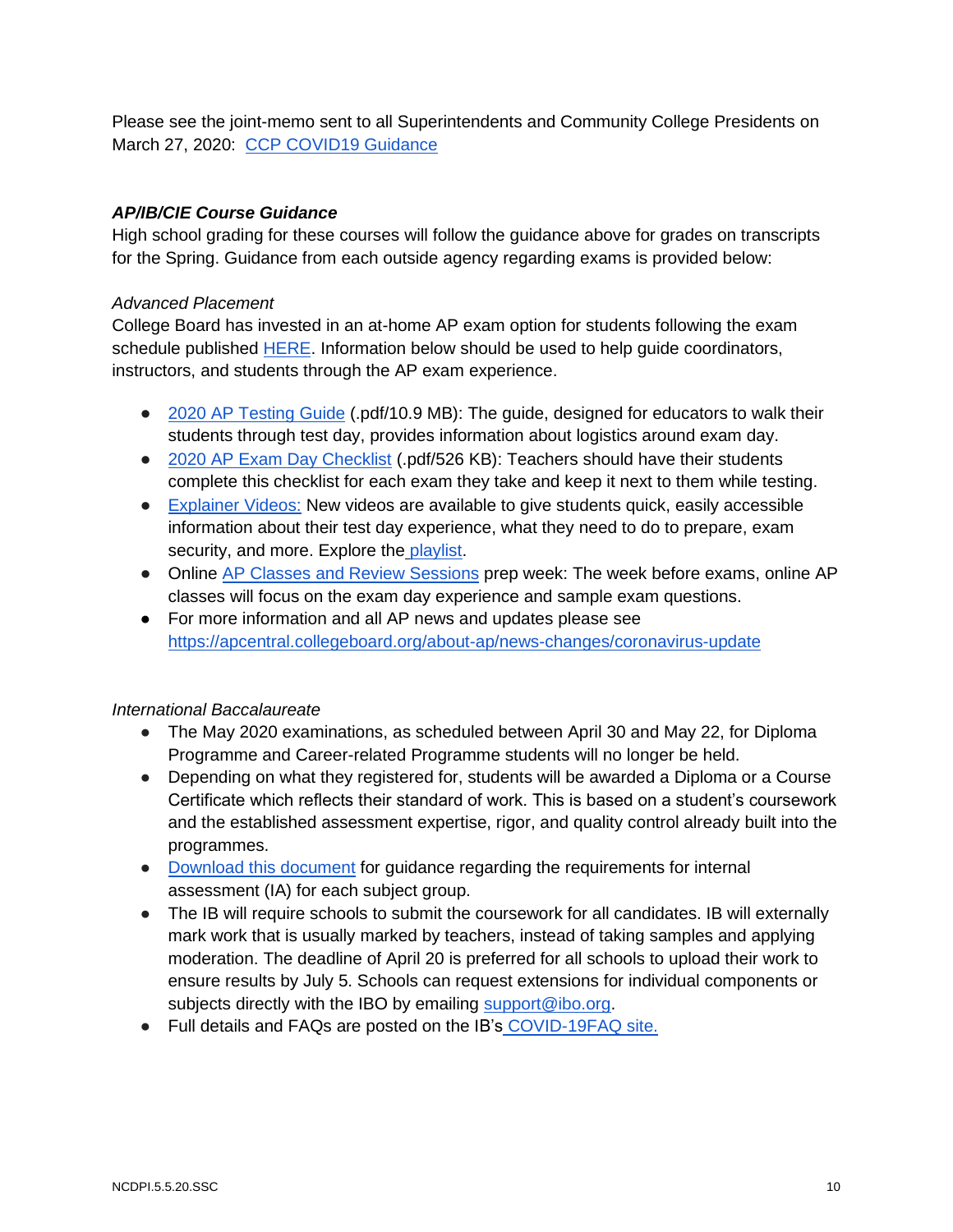#### *Cambridge International*

- The international examinations scheduled for May/June 2020 will not be run in any country. This includes Cambridge IGCSE, Cambridge O Level, Cambridge International AS & A Level, Cambridge AICE Diploma and Cambridge Pre-U.
- Schools will be asked to collaborate with Cambridge to ensure that candidates' subject grades are based on a range of evidence that represent their achievement levels as set by rigorous Cambridge programme standards. Cambridge will provide an update directly with the schools involved.
- For frequently asked questions, see the [Information for schools page](https://www.cambridgeinternational.org/covid/) with more information.
- Cambridge wants to do everything they can to support schools in these efforts and have published a 'Teaching and learning when school is closed' section on their website: [www.cambridgeinternational.org/support-for-schoolscovid-19](http://www.cambridgeinternational.org/support-for-schoolscovid-19)

#### **Career and Technical Education**

#### *CTE State Assessments and Federal Reporting*

After consultation with The Department of Education – Office of Career, Technical, and Adult Education, NC CTE has waived the requirement of a CTE State Assessment for state and federal reporting, which is typically included in 5S4. As a result, students enrolled in year-long or Spring 2020 CTE courses with a 100-item post-assessment will not be required to take the CTE State Assessment.

#### *Guidance on Exceptional Children and CTE*

As a result of the CTE waiver for the State Assessment above, Exceptional Children following the Occupational Course of Study and enrolled in CTE courses will not be required to participate in the CTE-Indicator Assessment (CTE-IA).

#### *Credentials for Career and Technical Education*

*Credential opportunities should be provided if at all possible*. It is best for students to have these opportunities to accomplish credentials that align to career goals. Many credentialing partners have made credential preparation content available free of charge so current students may continue learning virtually.

#### *Course Sequencing and Prerequisite Considerations for 9th -11th Grade Students*

Perkins V places a new focus on Career Pathways for CTE with specific sequences of two or three courses. PSUs will need to consider how best to prepare and place student's regarding content not covered during the 2019-20 Academic year. For example, if a student was enrolled in IC00 Construction Core and did not complete all of the NCCER modules required to earn the credential for this course, priority should be placed on the student completing the remaining modules as soon as possible once enrolled in IC41 Electrical Trades I, IC21 Carpentry I, etc. so they are prepared for success in the subsequent course. Doing so will ensure that students have the opportunity to complete required NCCER modules and be successful in their next level course.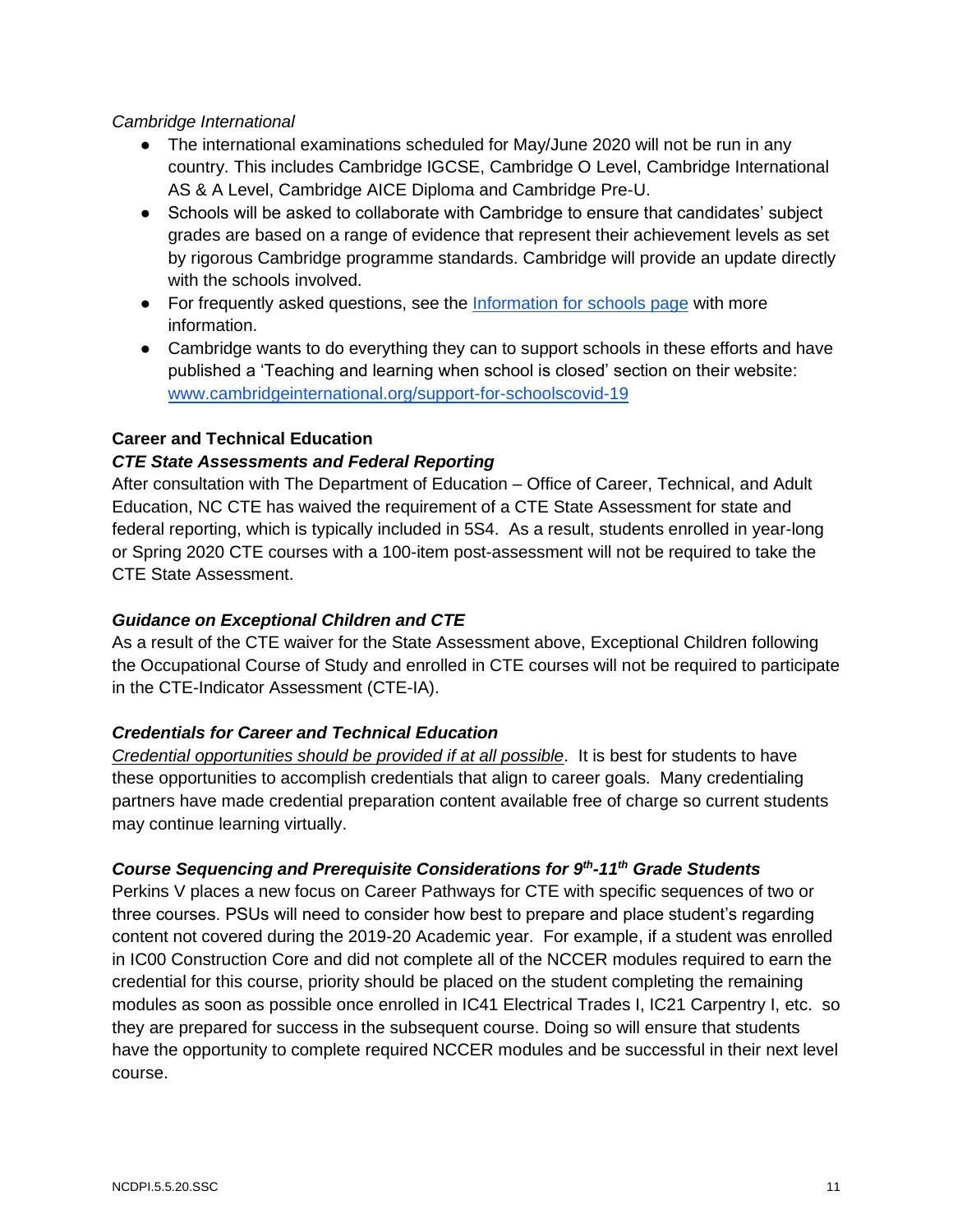#### **English Learners (EL)**

Under Title VI of the Civil Rights Act of 1964 (Title VI) and the Equal Educational Opportunities Act of 1974 (EEOA), public schools must ensure that EL students can participate meaningfully and equally in educational programs. EL programs must be reasonably calculated to enable EL students to attain English proficiency and meaningful participation in the standard educational program comparable to their never-EL peers.

<https://www2.ed.gov/about/offices/list/oela/english-learner-toolkit/chap4.pdf>

#### **Exceptional Children (EC) Guidance**

EC students are general education students first and will follow the same guidelines as above. When an LEA/Charter continues to provide educational opportunities to the general student population during a school closure, the school must ensure that students with disabilities also have equal access to the same opportunities, including the provision of FAPE. (34 CFR §§ 104.4, 104.33 (Section 504) and 28 CFR § 35.130 (Title II of the ADA)). SEAs, LEAs, and schools must ensure that, to the greatest extent possible, each student with a disability can be provided the special education and related services identified in the student's IEP developed under IDEA, or a plan developed under Section 504. (34 CFR §§ 300.101 and 300.201 (IDEA), and 34 CFR § 104.33 (Section 504)).

#### *Graduation Certificate*

If a student has been identified as a "child with a disability" as defined by G.S. 115C-106.3(1) and has not earned a high school diploma, a local board of education shall award the student a Graduation Certificate and shall allow the student to participate in graduation exercises, provided the student has satisfied local, nonacademic graduation requirements. The student can remain in school until the age of 22. The student can continue participating in remote learning activities until (1) the 2019-2020 school year ends, or (2) the parent and the LEA agree that the student is ready to exit. Please reference GRAD-010 State Board of Education Policy for the Graduation Certificate requirements.

#### *Occupational Course of Study (OCS)*

The SBE approved the reduction of the requirement of "225 of paid work hours" to "157 of paid work hours" for the graduating class of 2020. All other graduation requirements remain and follow the guidance provided above for grading for seniors. If a senior has not yet earned these paid work hours, a student has two options for completion during this school closure time period:

- 1. If the student is currently in a paid employment situation (i.e., restaurant, grocery store) these may be verified and counted towards the paid employment hours.
- 2. Alternatively, seniors following the OCS could earn credit towards the graduation work hours requirement through participation in activities targeting the essential employability skills. Guidance and resources for this option are located in the OCS LiveBinder COVID-19 tab.<https://www.livebinders.com/play/play?id=1996892>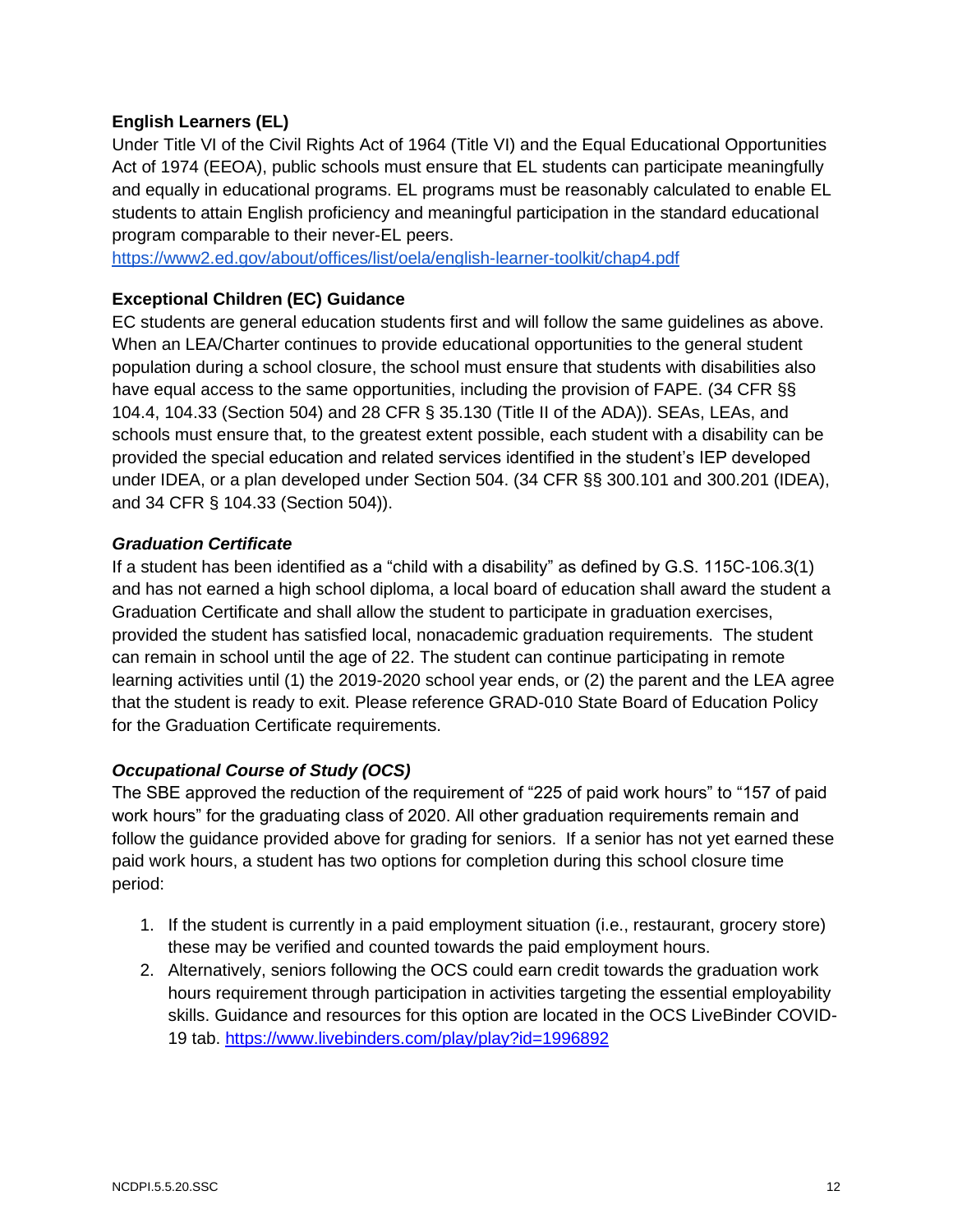#### **Remote Learning Resources and Information**

All NCDPI information about remote learning guidance in response to COVID-19 may be located at the NC Remote Learning website located at this [link.](https://sites.google.com/dpi.nc.gov/remote-learning-resources/home)

#### **Standards, Curriculum and Instruction**

The NC Standard Course of Study standards are sequential in nature and cumulative across grade levels. The goal is for students to be career and college ready by the end of high school. While remote learning will continue through school building closures, formative assessments in the Fall will inform needed review and remediation for gaps in understanding due to the remote learning of the 2019-2020 school year and the COVID-19 crisis.

Efforts will be made throughout K-12 to provide additional opportunities for students to engage with course content missed during the COVID-19 crisis. These determinations are still being made on state and local levels but may involve a period of remediation prior to starting new course(s)/work.

#### **Athletics**

Athletic Eligibility for the 2020-2021 Academic Year

The State Board of Education approved the following:

*Regardless of the school organization pattern, a student who meets Local Education Agency (LEA) / Charter School Promotion standards for the 2019-2020 academic year automatically meets the courses passed requirement for the first semester of the 2020- 2021 academic year.*

#### NCAA Eligibility Requirements:

Students with an expected Spring/Summer 2020 graduation date who initially enroll full time at an NCAA school in 2020-21 will be academically eligible to receive athletics scholarship, practice and compete in the first year of full-time enrollment if they meet the following criteria: **Division I\***

• Meet the core-course progression requirement for NCAA-approved core courses (10 core units, seven of which must be in English, math or science) before start of the seventh semester; and

• Present a 2.300 or higher core-course GPA in such courses.

#### **Division II\***

- Complete 10 NCAA-approved core course units before start of the seventh semester; and
- Present a 2.200 or higher core-course GPA in such courses.

\*Note: These criteria do not include ACT/SAT scores. For PC19 grades, they will only be counted into the GPA if it's helpful to the student. See FAQ for more information.

#### **Link to the NCAA Eligibility FAQ:**

[http://fs.ncaa.org/Docs/eligibility\\_center/COVID-19\\_Public.pdf](http://fs.ncaa.org/Docs/eligibility_center/COVID-19_Public.pdf)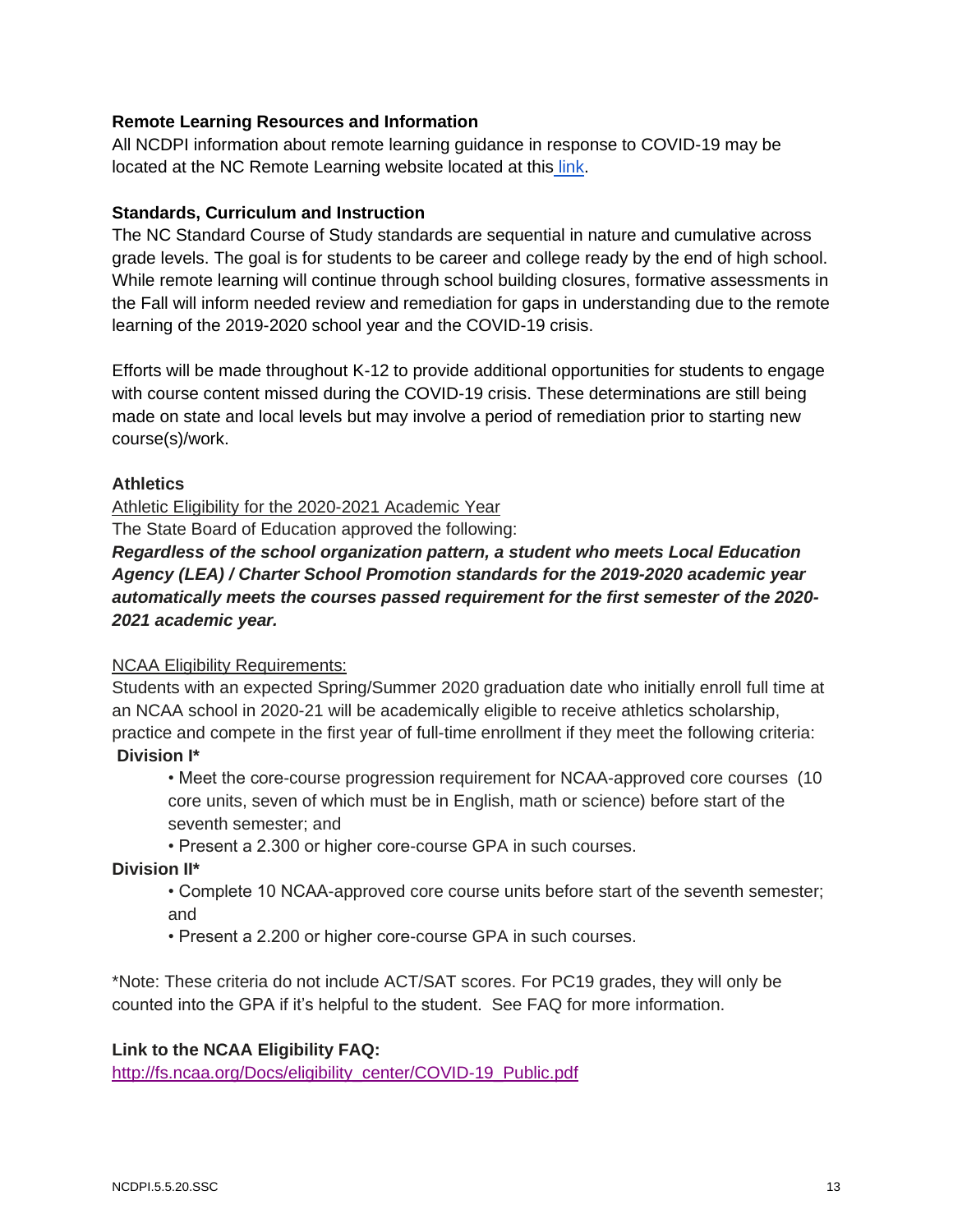# **FREQUENTLY ASKED QUESTIONS REMOTE LEARNING, GRADING K-11 and SENIORS**



All documents released by SBE/NCDPI supporting the COVID-19 grading policies are available at the following URL: <https://www.dpi.nc.gov/news/covid-19-response-resources>

Public Schools of North Carolina **State Board of Education Department of Public Instruction** 

Deputy Superintendents Dr. Emory and Dr. Stegall have made [a series of short YouTube videos](https://www.youtube.com/playlist?list=PL6JYMm0YidCleq691jnN2oifVMjHflKWR) addressing some of the typical questions received from students, families, and the field.

# **POWERSCHOOL DOCUMENTATION**

All of the documents and quick reference guides for implementation of COVIS-19 grading systems in PowerSchoo/SIS are [available here.](https://www.dpi.nc.gov/educators/home-base/powerschool-sis/nc-sis-resources#covid-19-guidance)

# **GENERAL QUESTIONS ON REMOTE LEARNING and GRADING**

*Q: Does an LEA have to provide the same remote learning experience for all students?* **A:** No. This will depend on the home environment and needs of the students. Just like schools/teachers differentiate for learning during the typical school experience in the building, that will need to happen in this remote learning environment as well and will need to consider diverse learning needs, including those of EC, EL, AIG, etc.

# *Q: Should an LEA/Charter stop teaching if one student in the LEA/Charter does not have access to a device?*

**A**: No. It is paramount that remote learning continues. LEAs/Charters are encouraged to use all resources and equipment at their disposal to ensure learning during this public health crisis.

● NCDPI is pleased to hear that some LEAs/Charters are loaning out their school-based laptops for student use; feeder elementary schools' laptops are also being considered for use by upper grade levels.

● For some students, remote learning may be individual sessions over the phone and for for others, a zoom class may work, and for others, an assignment via email may work. It is SBE policy that no grades be given if learning is not accessible for all students involved in the class; this does not include extenuating circumstances like illness of a student or refusal of a student to complete work.

# *Q: Does 'accessible by all students' mean providing school-owned laptops or other devices to the students for remote learning at home?*

**A:** Not necessarily. NCDPI encourages LEAs/Charters to provide a variety of remote learning opportunities to engage all students, continue academic growth, and respond to social and emotional needs. Remote learning is defined as learning that takes place outside of the traditional school setting using various media and formats, such as but not limited to: video conference, telephone conference, print material, online material, or learning management systems. NCDPI does encourage the use of all available devices possible for student use. And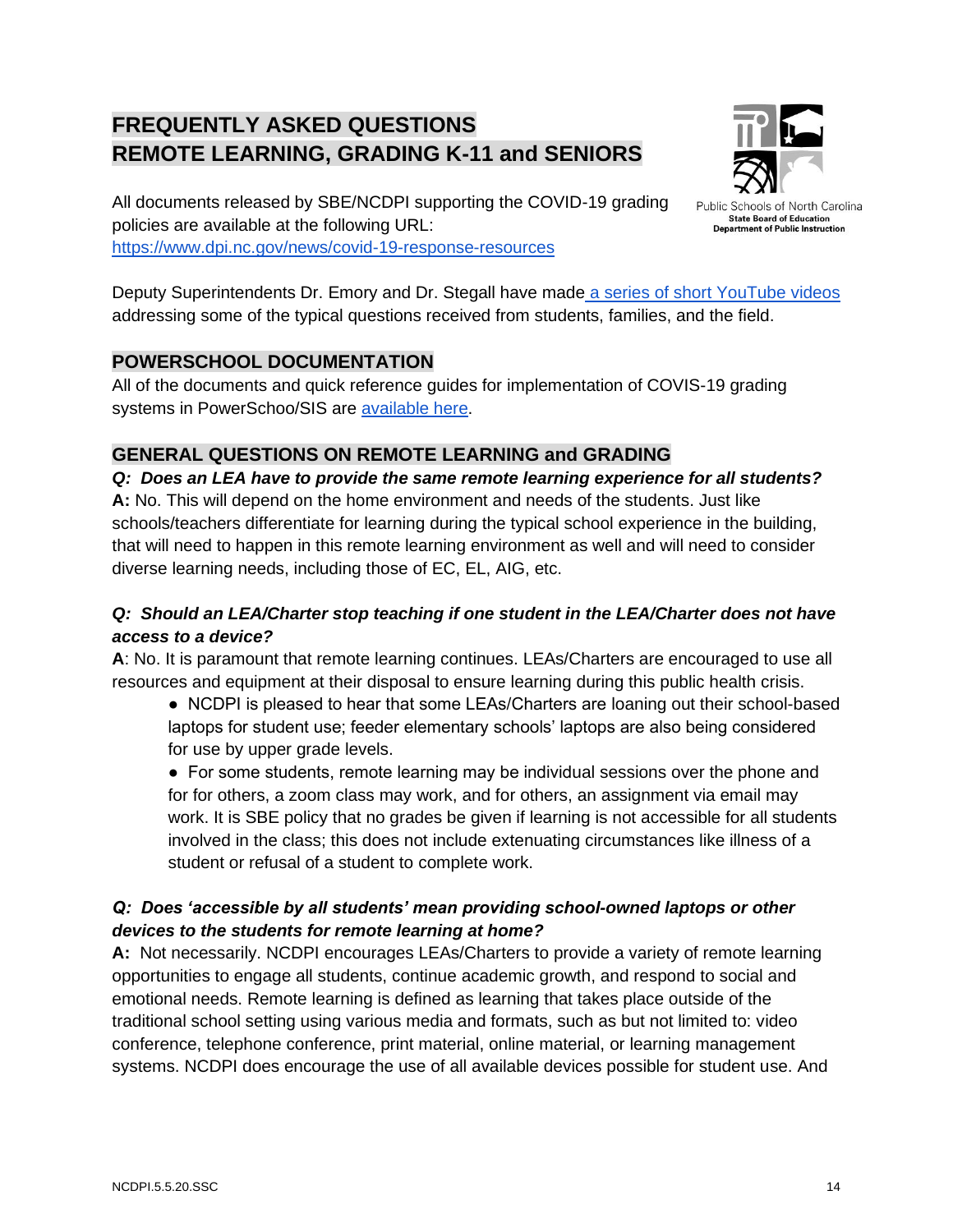use of print materials or other differentiated assignments may be required to support individual student needs.

# *Q: What are some examples of schedules or an advised amount of time children should spend online for remote learning?*

**A:** Please visit the NCDPI Remote Learning website for [instructional resources](https://sites.google.com/dpi.nc.gov/remote-learning-resources/home) and [parent](https://sites.google.com/dpi.nc.gov/remote-learning-resources/home/parent-resources)  [resources](https://sites.google.com/dpi.nc.gov/remote-learning-resources/home/parent-resources) that address this topic. The experience should include accommodations/modifications commensurate with the student's unique needs identified in any specialized educational plan.

# *Q: Does remote learning content allow for instructor-based decisions? Could this expectation include new content? Make-up work? Alternative assignments?*

**A:** Yes. This is instructor-based with district guidance. Even though buildings are closed, school is still on. Be responsive to remote learning factors based on the individual student needs, especially those related to the home environment, and continue student learning.

# *Q: The guidance from NCDPI states that if the critical factors for remote learning cannot be met, student grades will not be negatively impacted. Can it be inferred, that students' grades may be improved under these circumstances?*

**A:** School is still on for learning. Student grades can improve and the content can be new content. It is important to consider the critical factors for remote learning in determining how grading will occur locally. Remote learning can be differentiated in the same classroom. For example, if a teacher has 20 students in her biology class and knows two students who do not have internet access, in some cases, she can differentiate the assignment so that those two students have another reasonable way to complete it via paper/pencil, phone, etc. If one of those two students simply refuses to do it and could reasonably have been expected to complete the assignment, that does not prevent the other 19 students from getting a grade. An instance where a teacher should not grade an assignment at all would be if the teacher really cannot be sure that it was reasonable to expect completion by the whole class considering the critical factors for remote learning.

# *Q: How will NCVirtual report final grades?*

**A:** NCVirtual's final grade reports for Spring 2020 and Yearlong 2019-20 courses have been modified to provide schools with the necessary data to implement the temporary statewide grading policy due to COVID-19. For all students grades 6-12, the final grade report will contain the numerical grade from the March 10th progress report and the numerical grade representing the cumulative course average.

• Schools are responsible for looking at the two numerical grades to determine whether seniors should be given a PC19 or WC19 for the course. For 9-12 students and middle school students taking high school courses, schools are responsible for using the reported grades to help advise students and their parent(s)/guardian(s) on whether to take the highest numerical grade or a PC19/WC19. For middle school students enrolled in middle school courses, schools will use the reported numeric grades to determine whether a PC19 or WC19 is given. All middle school students, no matter what course they are enrolled in, will also have comments on their academic needs/strengths and social-emotional perspective to be used by schools to add in transition to the next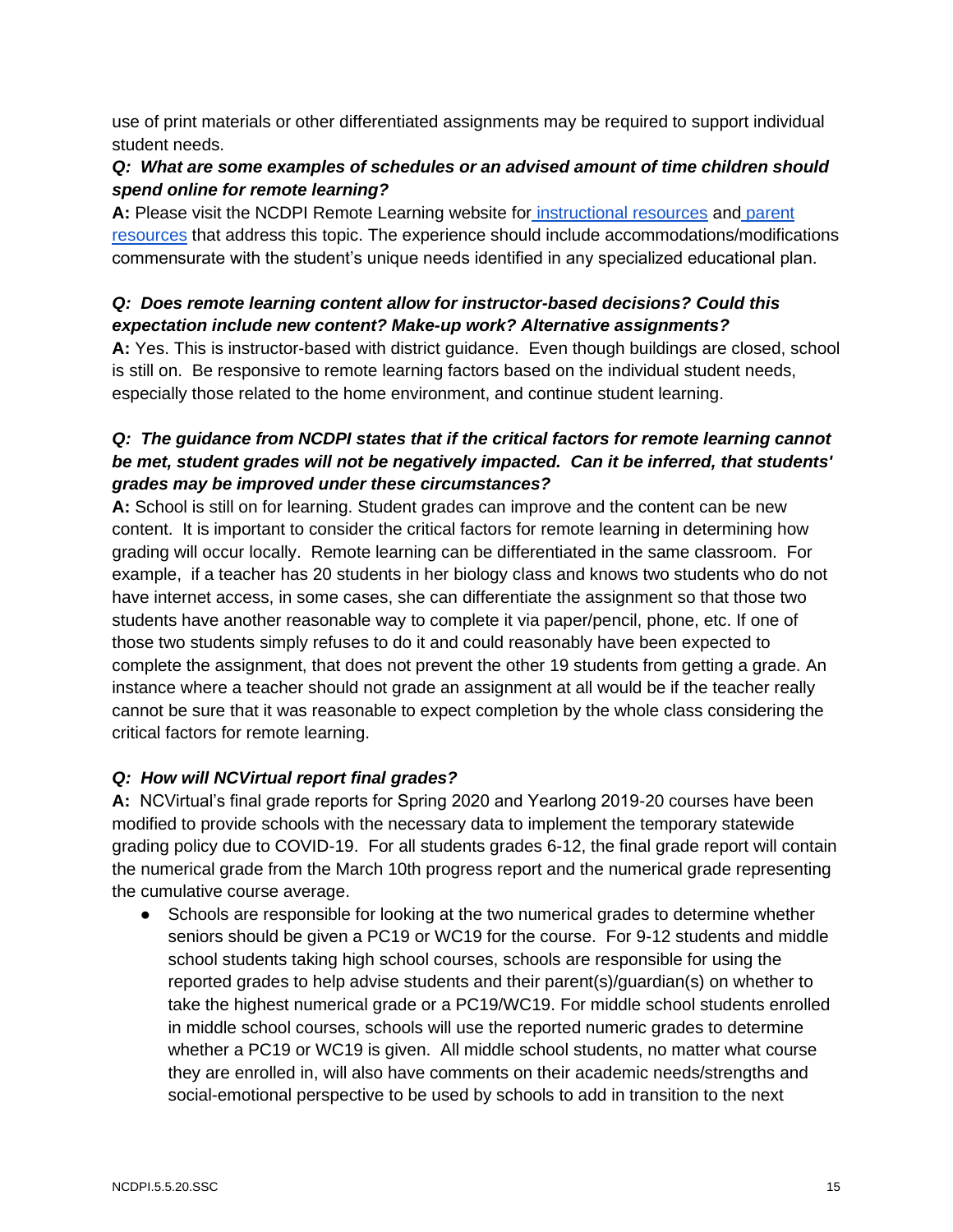course. As always, schools are responsible for inputting grades for NCVirtual courses into PowerSchool.

- Final grade reports will be available via the NCVirtual registration system on:
	- May 14, 2020 for Early Start calendar courses
	- June 4, 2020 for Traditional calendar courses

Additional information on NCVirtual's grading response to this period of school building closure is located at [https://ncvps.org/coronavirus-updates/.](https://ncvps.org/coronavirus-updates/)

### *Q: How will post-secondary institutions view student grades from COVID-19?*

**A:** Post-secondary institutions are in the same scenario as K-12 public schools. They are adapting to the situation as the pandemic continues and understand the widespread impact of COVID-19. NCDPI continues to work closely with the UNC System Office, NC Independent Colleges and Universities and NC Community College System to ensure the most effective transitions possible to support student success. NCAA guidelines for eligibility have also been adapted as a result of COVID-19 for graduating seniors and other high school students as this will impact their overall high school transcripts.

# **GRADES K-11:**

# **EVALUATION OF STUDENT PROGRESS and GRADING QUESTIONS**

[See Also: End of Year Grading and Promotion Summary Document \(Grade K-11\)](https://content.govdelivery.com/attachments/NCSBE/2020/04/23/file_attachments/1434773/FINAL-FAQ-One%20Pager-Student%20Grading%20and%20Promotion%204.23.20.pdf)

#### *Q: How do we assign final grades in grades K-11?*

A: School is still on for learning and final grades are not to be resolved until each LEA/charter's end date for this year. Based on remote learning critical factors, LEAs/Charters may assign grades for individual assignments as discussed throughout this document and in documents adopted by the SBE as a result of this crisis. For FINAL COURSE GRADES for students in grades K-11, all NC school districts and charters will follow the [SBE approved grading policy](https://content.govdelivery.com/attachments/NCSBE/2020/04/23/file_attachments/1434782/FINAL-SBE%20Recommendations%20GradingK-11-4.23.20.pdf)  [approved on April 23, 2020](https://content.govdelivery.com/attachments/NCSBE/2020/04/23/file_attachments/1434782/FINAL-SBE%20Recommendations%20GradingK-11-4.23.20.pdf) and the [one-pager overview](https://content.govdelivery.com/attachments/NCSBE/2020/04/23/file_attachments/1434773/FINAL-FAQ-One%20Pager-Student%20Grading%20and%20Promotion%204.23.20.pdf) with additional technical or implementation documentation issued from PowerSchool/SIS to support data entry and logistics:

#### **GRADES K-5:**

- Students will receive no final grade in grades K-5.
- Instead of a final grade, teachers will provide year-end feedback for students regarding learning from the full academic school year, using a format determined locally.
- Teachers will document individual student strengths and needs from both an academic and social/emotional perspective to ensure an effective transition from the spring 2020 remote learning process to the 2020-21 academic year.

#### **GRADES 6-8:**

- Students will receive a Pass "PC19" or Withdrawal "WC19"\* for the final course grades for all middle school courses.
	- A student's grade will be held harmless for learning after March 13.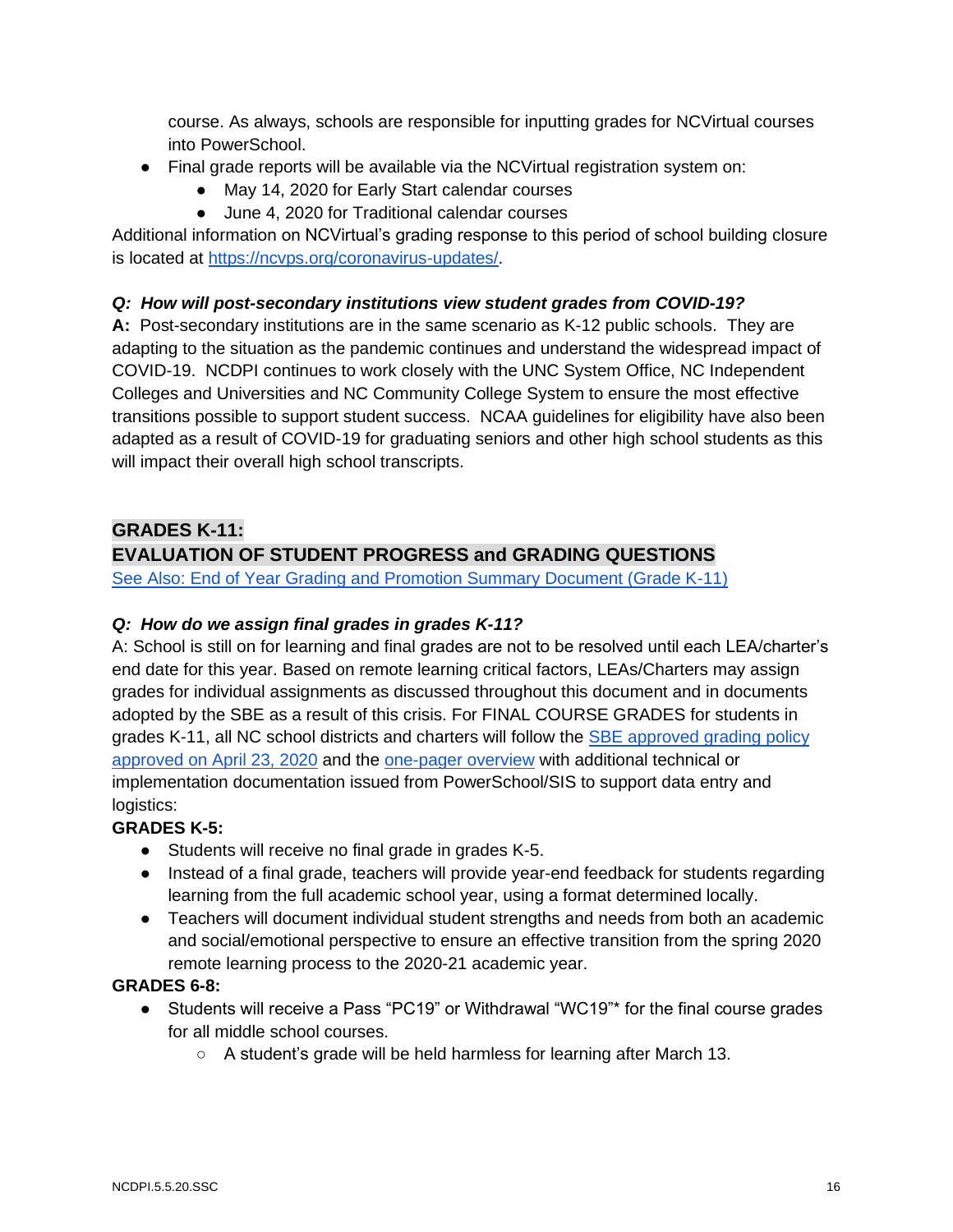- PC19 will be assigned to any student who was meeting expectations and passing the course as of March 13 or who worked to improve to the point of passing after March 13 through remote learning.
- WC19 will be assigned to any student who was not passing the course as of March 13 and who was unable to improve to the point of passing the course through remote learning opportunities. A middle school course grade of WC19 does not equate to a failing course grade nor does it indicate that a grade retention should occur or that the course must be repeated. The grade WC19 simply indicates a lack of evidence of mastery of standards addressed in the particular content area.
- Teachers will document individual student strengths and needs from both an academic and social/emotional perspective to ensure an effective transition from the spring 2020 remote learning process to the 2020-21 academic year.
- High school courses taken in middle school will follow the grading options presented below for high school students, with the understanding that if there is a numeric grade on the transcript it will not be calculated in the high school GPA per SBE policy, Course for Credit, CCRE-001.

#### **GRADES 9-11 and non-graduating seniors: Current Spring 2020 Courses:**

- Students will be given a choice for how each final course grade will appear on the transcript for both year-long and semester courses currently in progress.
	- Students will have two options for each final course grade:
		- Numeric grade, the highest grade representing learning as of March 13 or as improved through the semester as remote learning continued or
		- PC19 or WC19.
	- Students will determine how each final course grade will appear on the transcript at the end of the semester after advising from the teacher/school and in consultation with the parent/guardian.
	- When students choose to report a numeric grade as the final grade on the transcript, the numeric grade will be calculated into the cumulative GPA, following the guidelines in SBE policy GRAD-009.
	- When students choose to report a PC19 or WC19 as the final grade on the transcript, there is no GPA impact when using these grades.
	- When students in a yearlong course choose a PC19 or WC19 for the spring portion of the course, the fall term grade will be counted into the GPA.

# *Q: What about students in grades 9-11 currently in year-long courses?*

**A:** Students will maintain the grades for fall courses as already stored, year-long and semester. Fall 2019 final grades will be calculated into a student's GPA, independent of the Spring 2020 semester choice for grading. PowerSchool/SIS has released detailed instructions just as they did with the Senior Quick Reference Guide showing how to implement these policies in both year-long and semester courses for high schools [available here.](https://www.dpi.nc.gov/educators/home-base/powerschool-sis/nc-sis-resources#covid-19-guidance) If a student chooses a numeric grade for a year-long course for the Spring semester, two half-credit grades will be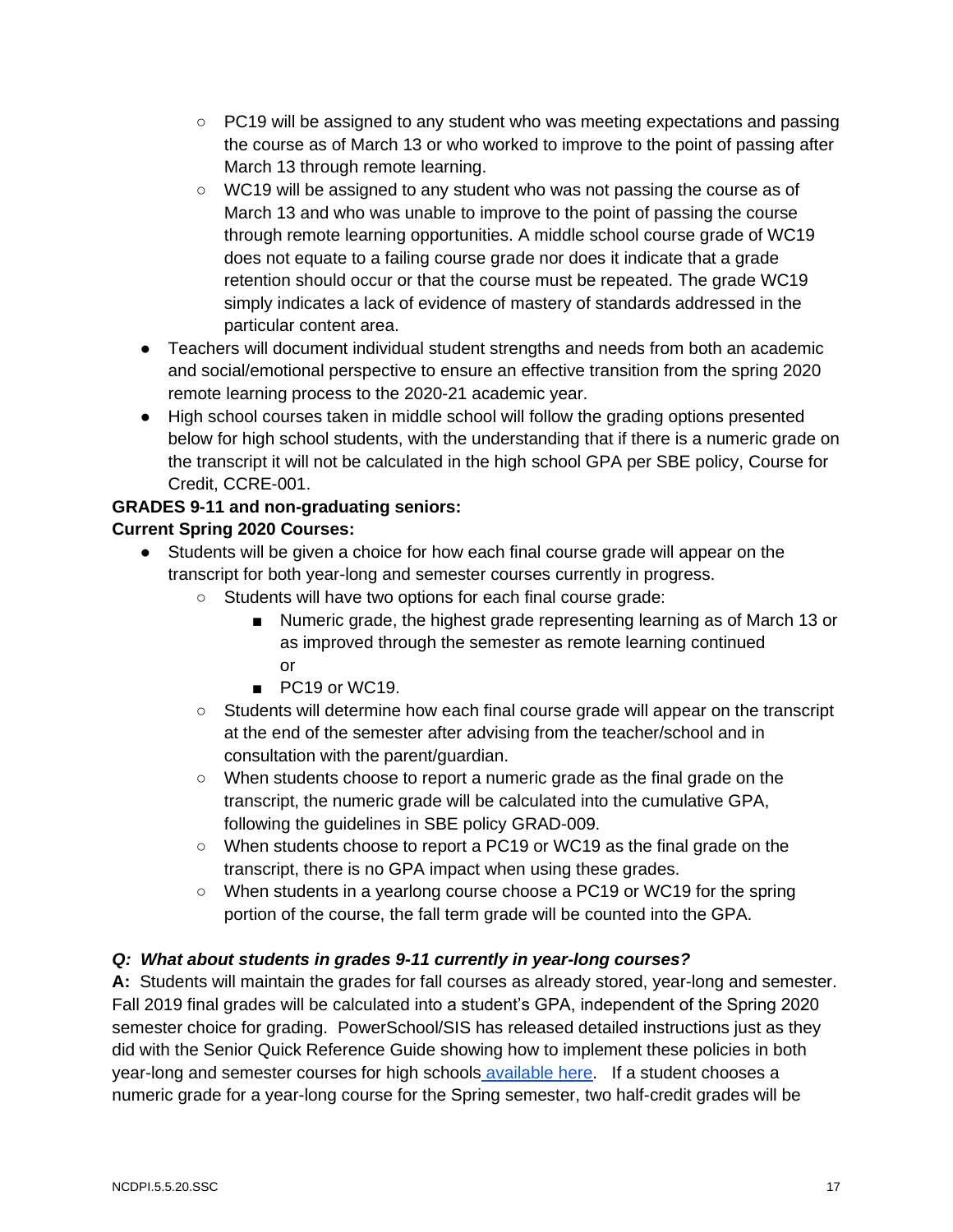entered. If a student's cumulative grade is higher than that of the fall or spring semester grade, change those grades to represent the cumulative grade. This will ensure that all year-long and block semester credit courses receive the same parity, if numeric grades are chosen.

# *Q: Will students in grades 9-11 who are able to complete the course receive Honors, AP/IB/CIE, and/or CCP added weight for their GPA*?

**A:** Students in grades 9-11 are still receiving regular grades for the courses they are in, dependent on the remonte learning factors. At the conclusion of the semester, each student will have a choice with each high school course as to whether they choose to report a final grade on their transcript reflecting EITHER the highest numerical grade earned or PC19. If the student reports the traditional, numeric grade the additional quality point system for honors and collegelevel courses still applies.

# *Q: How will CCP students' grades be handled for students in grades 9-11 and nongraduating seniors?*

**A:** In the same manner as all other high school courses. If a student completes the course, the earned college grade will appear on the college transcript and the student's choice of either the numeric final grade or PC19 will appear on the high school transcript. If the student does not have the opportunity to access or is unable to access college coursework, NCDPI will "separate out" the dual enrollment. The college transcript is the authoritative source for college grades but SBE policies on grading apply to high school transcripts, even for CCP courses. [Please see](https://files.nc.gov/dpi/documents/advancedlearning/ccp.covid19guidance.3.27.20.final_.pdf)  [CCP COVID-19 Guidance for more information.](https://files.nc.gov/dpi/documents/advancedlearning/ccp.covid19guidance.3.27.20.final_.pdf)

# *Q: What about promotion / retention of students for the 2019-2020 school year?*

A: School is still on for learning. Continue to follow best practices to ensure student success. Based on the SBE approved policy:

- Student promotion and retention will remain the decision of the school principal and staff.
- NCDPI recommends that districts/schools only consider retention of students if the retention consideration process was already well underway for a student prior to March 13, 2020 and that there was well-documented communication with the student's family discussing the possibility of retention prior to that date.
- If a student was being considered for retention prior to March 13 and is still being considered for retention, NCDPI strongly encourages the development of a local plan to ensure effective communication and collaboration between the school and family to determine the most effective path forward for the student, especially given these extraordinary circumstances that students/families find themselves in as a result of the COVID-19 pandemic and extended school closure.

# *Q: Does the Graduating Senior grading policy apply to Grades 12 and 13 in a Cooperative Innovative High School?*

**A:** No. The Graduating Seniors Grading policy is only intended for those seniors who are graduating in June 2020. Non-graduating seniors would follow guidance the SBE adopted from Grades K-11 and non-graduating seniors.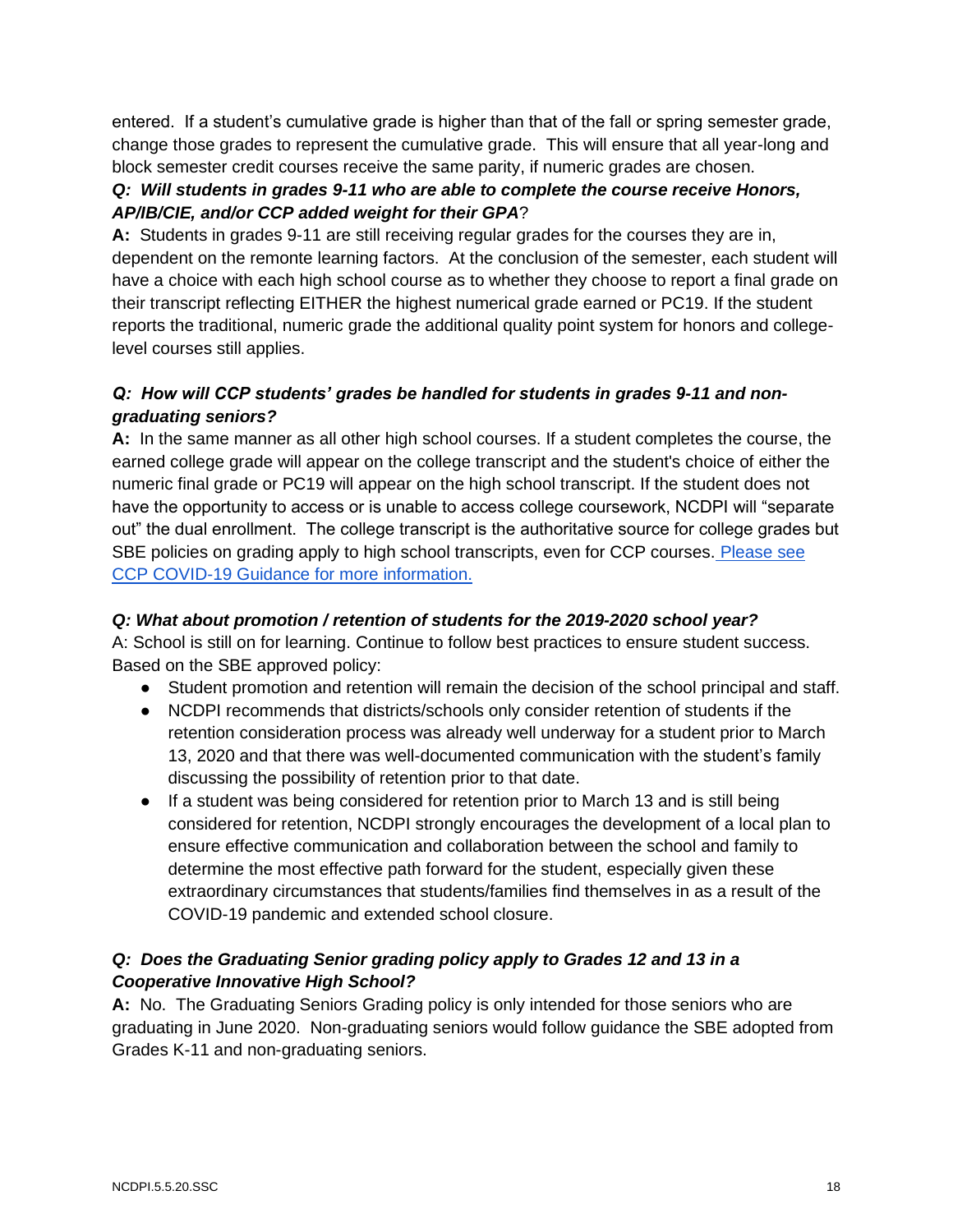# *Q: What about credit recovery and other options for high school students in grades 9-11 who do not have a passing numeric grade or PC19 at the end of the semester but instead received a final course grade of WC19?*

**A:** The SBE has made clear that students will not receive a failing grade. LEAs/Charters will advise the use of WC19 for any student who is failing as of March 13 and was unable to improve through remote learning opportunities. WC19 does not equate to a failing course grade but indicates a lack of evidence of mastery of standards addressed in the particular course and that the school is unable to award a unit of credit.

NCDPI encourages LEAs/Charters to use all means possible to support student learning that has been impacted by COVID-19 in the future, such as Credit Recovery and Repeating a Course for Credit (SBE-CCRE-001). Issuing a temporary grade of Incomplete may be used locally in instances when the student, parent/guardian, teacher, and school administration determine it is appropriate and develop a clear, time-bound plan to complete all course requirements.

# *Q: What documents are required for K-8? Can you provide further guidance and examples?*

**A:** Based on SBE policy, the following documents are required:

- For K-5, (1) student/parent feedback instead of final grades and (2) a transition document for the next year's teachers.
- For 6-8, (1) a transition document for the next year's teachers.

**For K-5 students**, instead of a final grade, teachers will provide year-end feedback for students/families regarding learning from the full academic school year, using a format determined locally.

**For students in K-5 and 6-8**, teachers will document individual student strengths and needs from both an academic and social/emotional perspective to ensure an effective transition from the spring 2020 remote learning process to the 2020-21 academic year.

# **Parent/Student Feedback for K-5:**

- Locally determined. Consider developing consistent documents for use across an LEA/Charter appropriate to each grade level. Involve a team approach in the development.
- Audience: Students/parents/guardians
- May be part of the transition document.
- Recommend comments for all content areas and other applicable programs.

# **Transition Documents for K-8:**

- Locally determined. Consider developing consistent documents for use across an LEA/Charter appropriate to each grade level. Involve a team approach in the development to ensure effective communication.
- Audience: Next year's teachers/school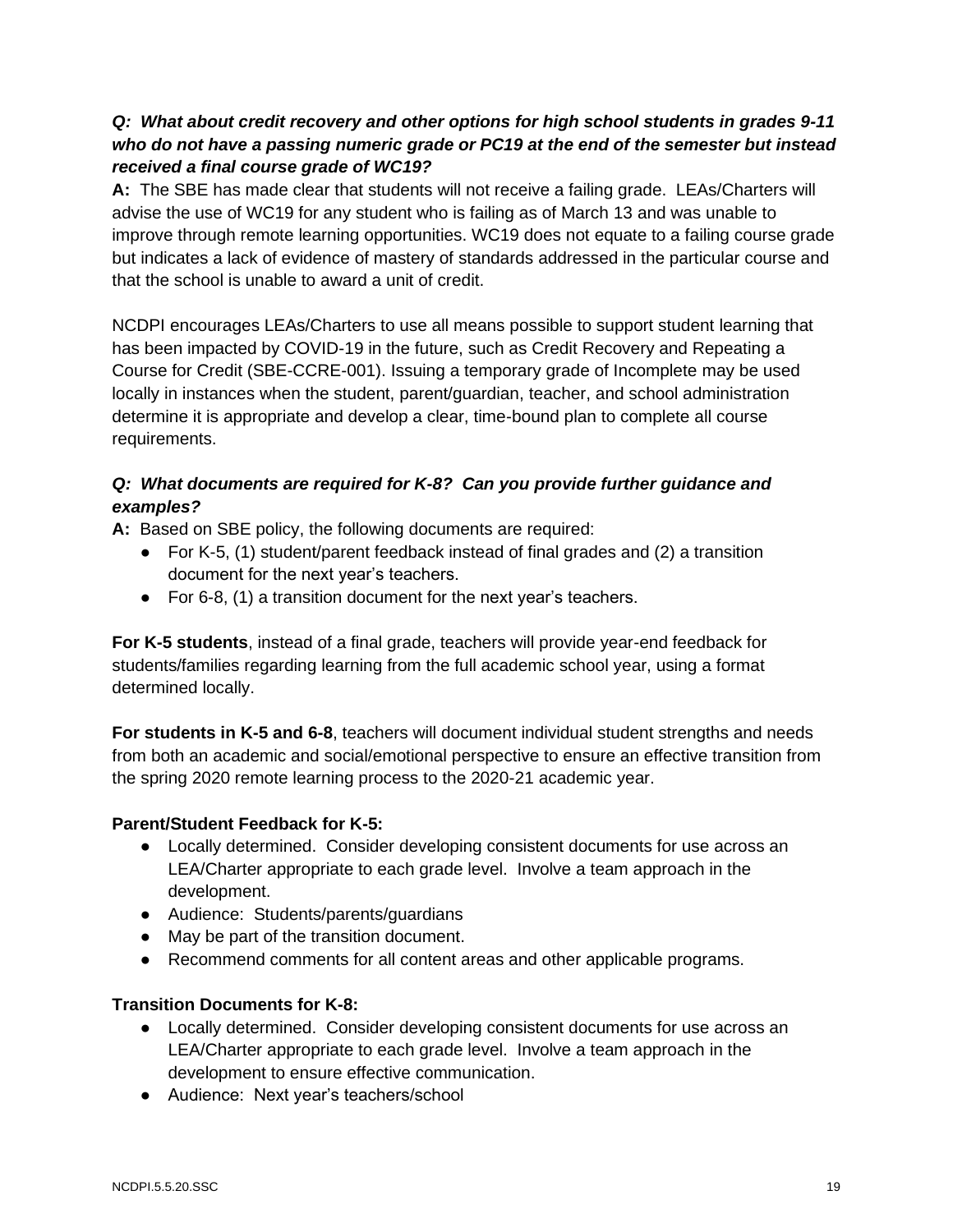- Must address the student's strengths and needs from an academic perspective:
	- Recommend information regarding all content areas or courses
	- Intent is not to address every standard for every course; but overall thoughts to support successful re-entry into schooling in Fall 2020.
- Must address the student's strengths and needs from a social/emotional perspective:
	- Recommend teachers sharing student social/emotional context during remote learning across varied learning experiences, especially because some may have different situations to share.
	- Encourage teachers to share observations and interventions that had positive impact and to be careful not to diagnose mental health disorders.
	- For an LEA/Charter implementing a focus on SEL competencies and MTSS, consider possible integration.
- NCDPI recommends LEAs/Charters to store the transition documents in cumulative folders to ensure effective student transitions for Fall 2020, especially if a student moves from your LEA/Charter to another school.
- **LEA/Charter SAMPLES:** NCDPI will provide an online space to share templates.
	- To submit contributions and view contributions, see this google folder: [https://drive.google.com/open?id=1OzfcFPxLXEWvI7uFkvrXoMbTzmNxo](https://drive.google.com/open?id=1OzfcFPxLXEWvI7uFkvrXoMbTzmNxofgO) [fgO](https://drive.google.com/open?id=1OzfcFPxLXEWvI7uFkvrXoMbTzmNxofgO)

# *Q: Are non-graduating seniors at Cooperative Innovative High Schools/Early Colleges following the same grading guidance as juniors?* **A:** Yes.

# *Q: What happens if a student is unreachable to make the choice for the final grade in grades 9-11? When students make their choice of final reporting of spring grades at the end of the school year, can that decision be changed when 20-21SY begins during the 45 day grace period?*

**A:** If a student is unreachable by the end of the school year to make a choice for the final grade in high school courses, students will be given a PC 19 if they were passing the course and a WC 19 if they were failing the course as of March 13 and were not able to improve the grade. Once school buildings re-open, these students will have 45 days to change their grade to a numeric grade, if he/she chooses. This 45-day grace period is intended to allow for changes necessary because a student was unreachable at the conclusion of the 2019-20 school year and not for whole scale changes. However, if there are unique circumstances for a student situation that arise, a grade may be changed during the 45-day grace period. NCDPI recommends to document any changes for future reference.

# *Q: Do we have any guidance on issuing diploma endorsements?*

**A:** The requirements for earning diploma endorsements are unchanged. If the student earns the credits and meets the various requirements for earning a diploma endorsement, even using a mark of PC19, then the endorsement is to be awarded.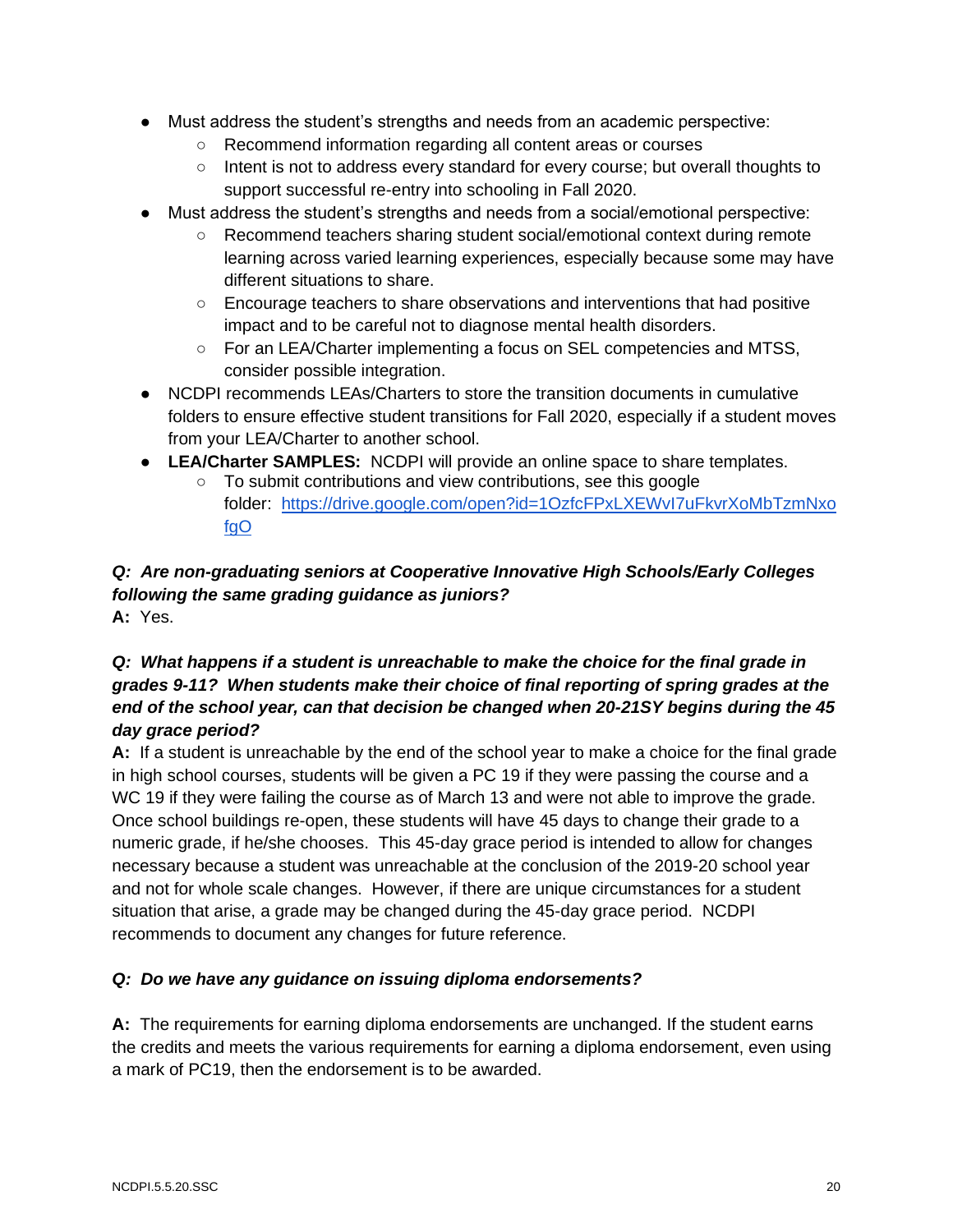# *Q: For middle school students taking Math 1 or other high school courses in middle school, if students select the numeric grade, will that show up on the transcript even if it is not factored into GPA?*

**A:** Yes, in keeping with the normal reporting guidelines for such courses.

# *Q: For grades 9-11, if students are unreachable should the school assign a PC19 with a 45 day grace period when we return to school - even if they were failing on March 13?*

**A:** No. If a student is unreachable and unresponsive at the conclusion of this school year, the district/school should assign EITHER PC19 if the student had a passing grade OR WC19 if the student had a failing grade. The grace period at the beginning of next fall could be used to resolve outstanding issues if there is a need to change the mark from WC19 to PC19. However, if the student simply must do more work to get to the point of passing, credit recovery done over summer or during next school year would be the best option.

# *Q: We use Standards Based Grading rather than a traditional report card. Can we still use SBG with comments?*

**A:** Yes and take into consideration the intent of the policy. Traditional report cards will use "NG19" in place of a final grade in K-5 for PowerSchool entry. For non-traditional report cards, including Standards-Based Report Cards, it is not necessary to enter the "NG19" for a final grade. The intent is for students to be held harmless during remote learning for any type of grading when they were not in the school building, so as a result, we would not want parents/students to receive numerous "not progressing marks" for standards during remote learning due to issues of access which may be misinterpreted.

# *Q: Does this guidance also pertain to quarter grades entered into PowerSchool?*

**A:** No. This guidance is specific for final grades only. LEAs and charters have flexibility as it pertains to grading before the final grades. Final grades must follow the SBE approved policy. PowerSchool guidance documents provide additional information.

# **GRADUATING SENIORS:**

**EVALUATION OF STUDENT PROGRESS, GRADUATION & GRADING QUESTIONS** [See Also: Senior Grading & Graduation Summary](https://drive.google.com/file/d/1kljXs0j5VMOHvRrQinpQ2grMYE3d2nHG/view?usp=sharing)

# *Q: My LEA/Charter has additional course requirements beyond the SBE 22 credits. Can a student graduate with only the SBE minimum 22 credits?*

**A:** Yes. The SBE approved policy indicates that any student meeting the SBE graduation requirements will graduate, even if there are local additional course requirements. All local graduation requirements are optional and cannot keep a student from graduating.

# *Q: Now that grades are determined, can we go ahead and graduate seniors?*

**A:** No. NCDPI encourages that remote learning opportunities be available for seniors to engage students, continue student growth, and respond to social and emotional needs. This is inclusive of all student populations on the Future Ready Core and Occupational Course of Study pathways. School is not over; graduation will occur at the end of the school year. PowerSchool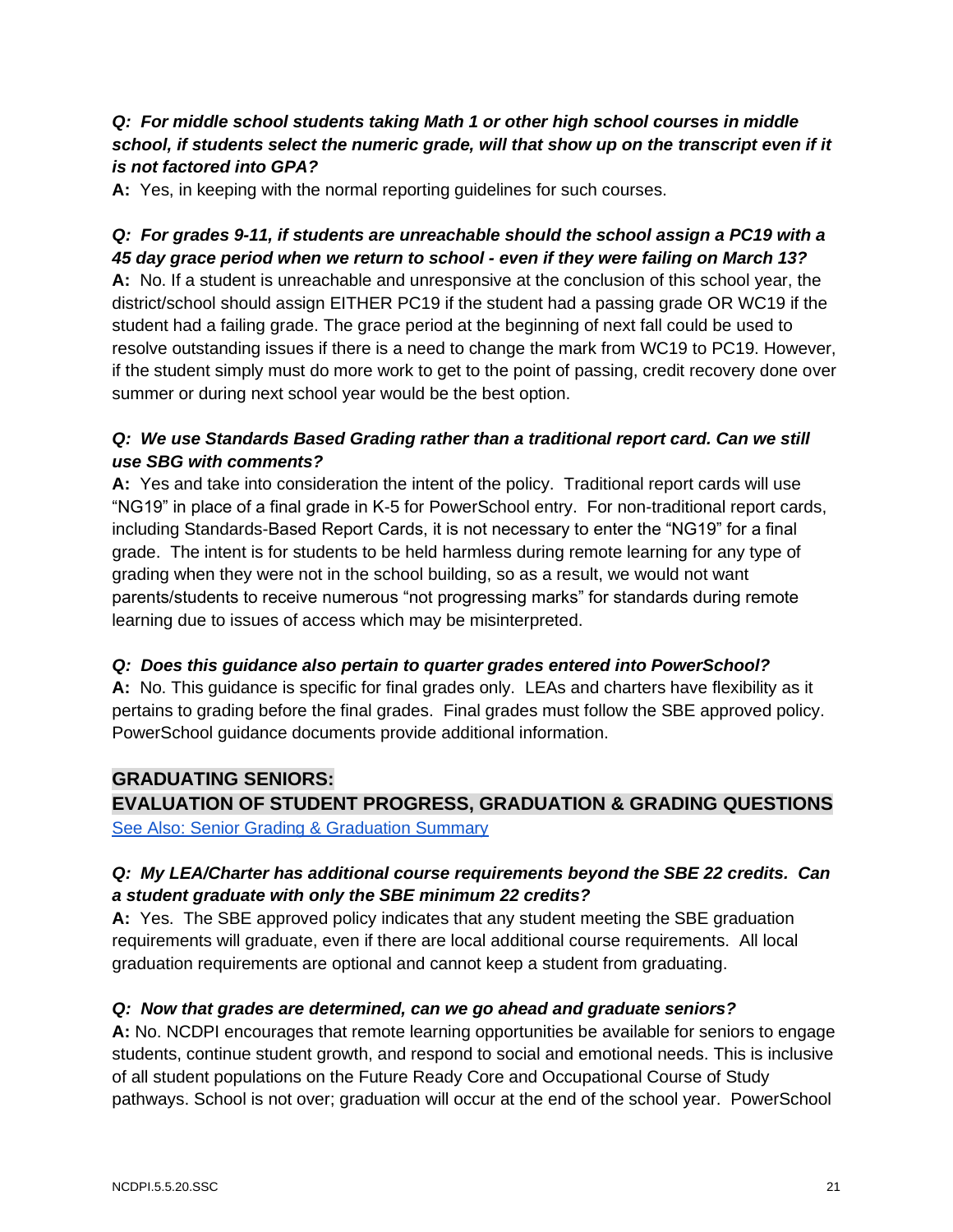has clear directions for grade entry and graduation procedures. For students who have completed graduation requirements and are enlisting into the military, NCDPI does support early graduation for those students.

# *Q: Do we go ahead and give seniors who are failing a WC19? Do we work with them to pass the entire course or just content to March 13?*

**A:** No. Seniors who were passing a course as of March 13 will be issued a final course grade of "PC19", but those who were not passing as of that time shall be given an opportunity to work on improving their grade to a passing mark. The scope of content to be addressed is only up through that content addressed in the course by March 13, not the entire course. The grade of "WC19" could be used for a course that is no longer needed for graduation requirements OR at the conclusion of the school year for a student who was failing as of March 13 and did not take any action to remediate content despite the LEA/Charter's best efforts to support the student with remote learning opportunities during the extended school building closure period.

# *Q: Are seniors who were passing courses as of March 13 able to continue working via remote learning to improve their grade?*

**A:** Yes. LEAs/Charters are encouraged to provide remote learning opportunities to engage seniors, continue student growth, and respond to social and emotional needs. School is not over for students. For all courses currently in progress, seniors will receive a grade of "PC19" or "WC19" on their transcripts, not the typical numeric grade. The priority is for schools to provide an opportunity for those seniors who were failing to get to passing status. LEAs/Charters may consider adopting an invitational approach to the learning opportunities for seniors during the school closure period. This could present a unique learning opportunity for seniors if approached realistically and strategically. NCDPI fully supports options for students that allow them to improve their learning and grades, including grades from the fall semester of year-long courses still in progress. [The PowerSchool senior quick reference guide](https://docs.google.com/document/d/1_nxQzP5o2WeVYvIHNGevxbPKys0Z91s9r2M2OLSOyHI/edit?usp=sharing) describes how that works.

# *Q: How does this new policy ensure that all seniors across the state are treated equally in the calculation for GPA?*

**A:** All NC public school seniors are being treated equally in that the same grading system is being applied for all high school courses on transcripts using the "PC19" or "WC19" grades. Even if a senior completes a course through CCP, AP, NCVPS, those final grades will still be a "PC19" or a "WC19" on the high school transcript. This includes CCP courses taught in a minimester format or any other courses within the spring 2020 semester.

# *Q: How will Pass/Withdraw work for graduating seniors in year long courses?*

**A:** Due to the variety of high school schedules represented in North Carolina, NCDPI will be proportionally calculating fall grades into the GPA. For seniors in yearlong courses, the actual grade entered at the end of the first semester will be included in GPA calculations in parity with students in 4x4 block courses. The year-long course will essentially be divided into two halfcredit courses determined by the semester break. [The PowerSchool quick reference guide](https://docs.google.com/document/d/1_nxQzP5o2WeVYvIHNGevxbPKys0Z91s9r2M2OLSOyHI/edit?usp=sharing)  [document released in early April provides additional technical information.](https://docs.google.com/document/d/1_nxQzP5o2WeVYvIHNGevxbPKys0Z91s9r2M2OLSOyHI/edit?usp=sharing)